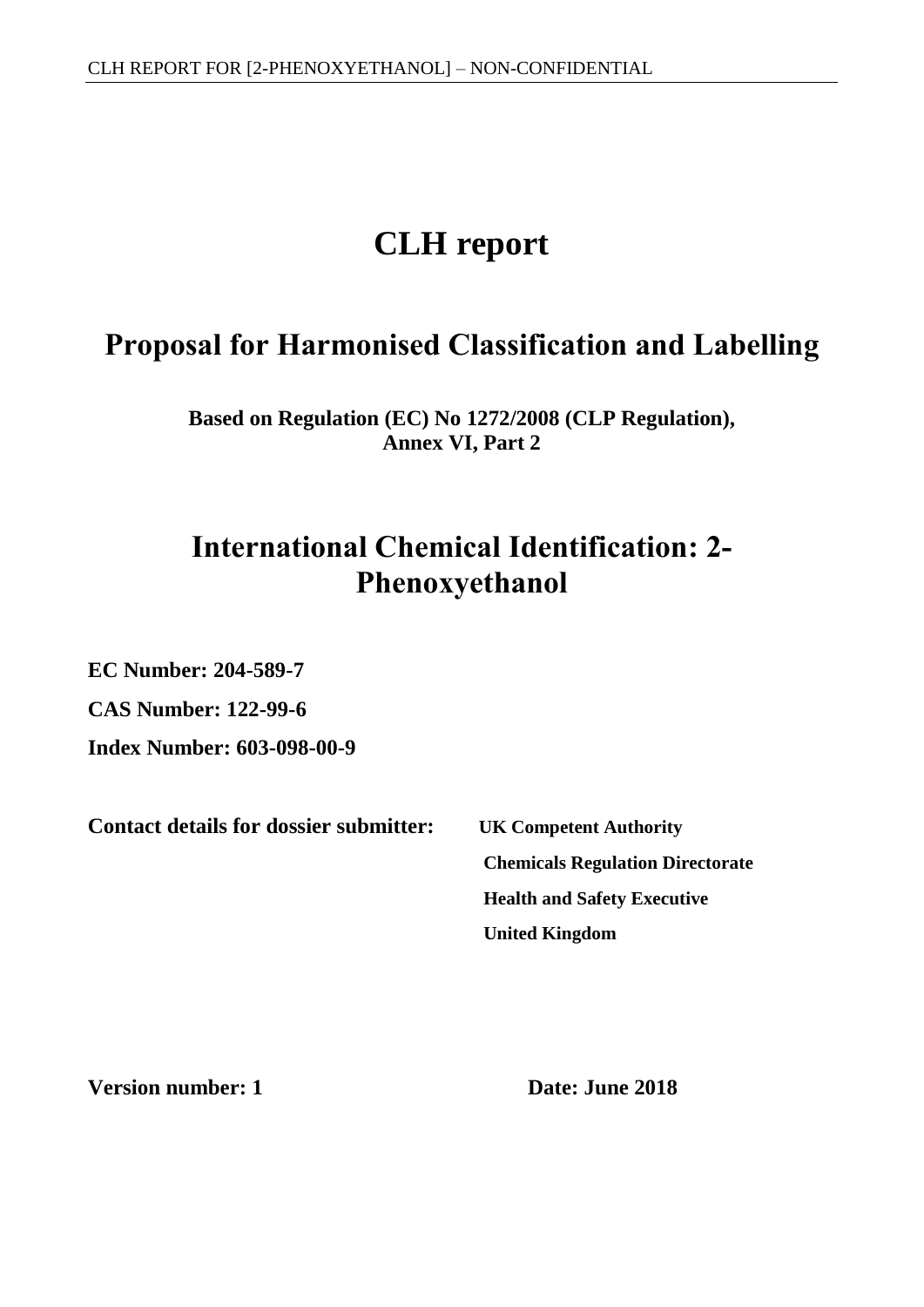# **CONTENTS**

| 1              |                  |                                                                                                       |  |
|----------------|------------------|-------------------------------------------------------------------------------------------------------|--|
|                | 1.1<br>1.2       |                                                                                                       |  |
| $\overline{2}$ |                  |                                                                                                       |  |
|                | 2.1              | PROPOSED HARMONISED CLASSIFICATION AND LABELLING ACCORDING TO THE CLP CRITERIA 3                      |  |
| 3              |                  |                                                                                                       |  |
| 4              |                  |                                                                                                       |  |
| 5              |                  |                                                                                                       |  |
| 6              |                  |                                                                                                       |  |
|                |                  |                                                                                                       |  |
| 7              |                  |                                                                                                       |  |
| 8              |                  |                                                                                                       |  |
| 9              |                  | TOXICOKINETICS (ABSORPTION, METABOLISM, DISTRIBUTION AND ELIMINATION)  8                              |  |
|                | 9.1              | SHORT SUMMARY AND OVERALL RELEVANCE OF THE PROVIDED TOXICOKINETIC INFORMATION ON THE                  |  |
| 10             |                  |                                                                                                       |  |
|                | 10.1             |                                                                                                       |  |
|                | 10.2             |                                                                                                       |  |
|                | 10.2.1<br>10.2.2 | Short summary and overall relevance of the provided information on acute oral toxicity 11             |  |
|                | 10.2.3           |                                                                                                       |  |
|                | 10.3             |                                                                                                       |  |
|                | 10.3.1           | Short summary and overall relevance of the provided information on acute inhalation toxicity  13      |  |
|                | 10.3.2           |                                                                                                       |  |
|                | 10.3.3           |                                                                                                       |  |
|                | 10.4<br>10.5     |                                                                                                       |  |
|                | 10.5.1           | Short summary and overall relevance of the provided information on serious eye damage/eye             |  |
|                | irritation       | 14                                                                                                    |  |
|                | 10.5.2           |                                                                                                       |  |
|                | 10.5.3           | Conclusion on classification and labelling for serious eye damage/eye irritation 15                   |  |
|                | 10.6             |                                                                                                       |  |
|                | 10.7             |                                                                                                       |  |
|                | 10.8             |                                                                                                       |  |
|                | 10.9             |                                                                                                       |  |
|                | 10.10            |                                                                                                       |  |
|                | 10.10.1          | Short summary and overall relevance of the provided information on specific target organ toxicity $-$ |  |
|                | 10.10.2          |                                                                                                       |  |
|                |                  |                                                                                                       |  |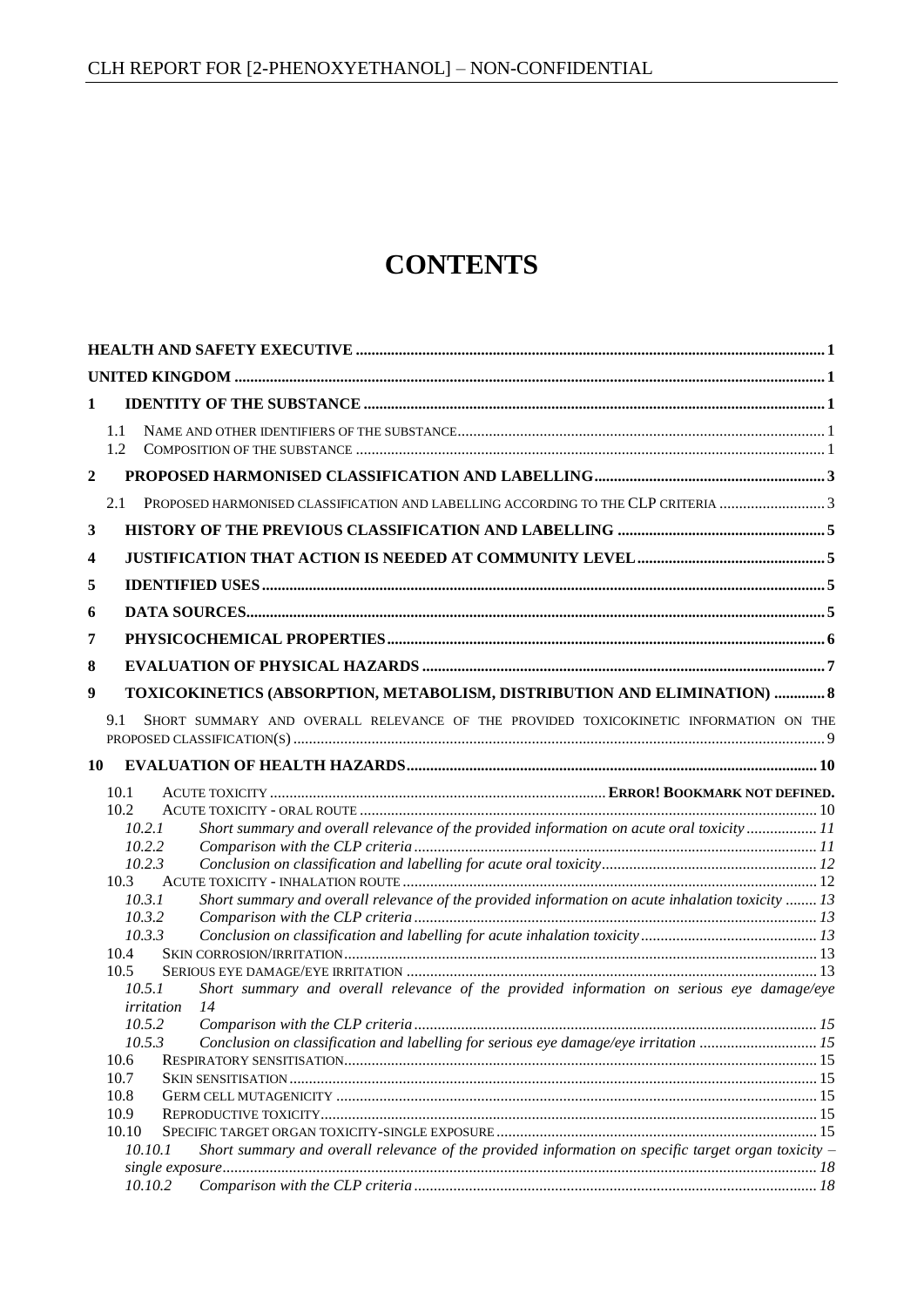|  | 10.11.1 Short summary and overall relevance of the provided information on specific target organ toxicity – |  |
|--|-------------------------------------------------------------------------------------------------------------|--|
|  |                                                                                                             |  |
|  |                                                                                                             |  |
|  |                                                                                                             |  |
|  |                                                                                                             |  |
|  |                                                                                                             |  |
|  |                                                                                                             |  |
|  | 13 ANNEX - ANNEX I - CONFIDENTIAL REFERENCES FOR VERTERBRATE STUDIES (SEPARATE                              |  |
|  |                                                                                                             |  |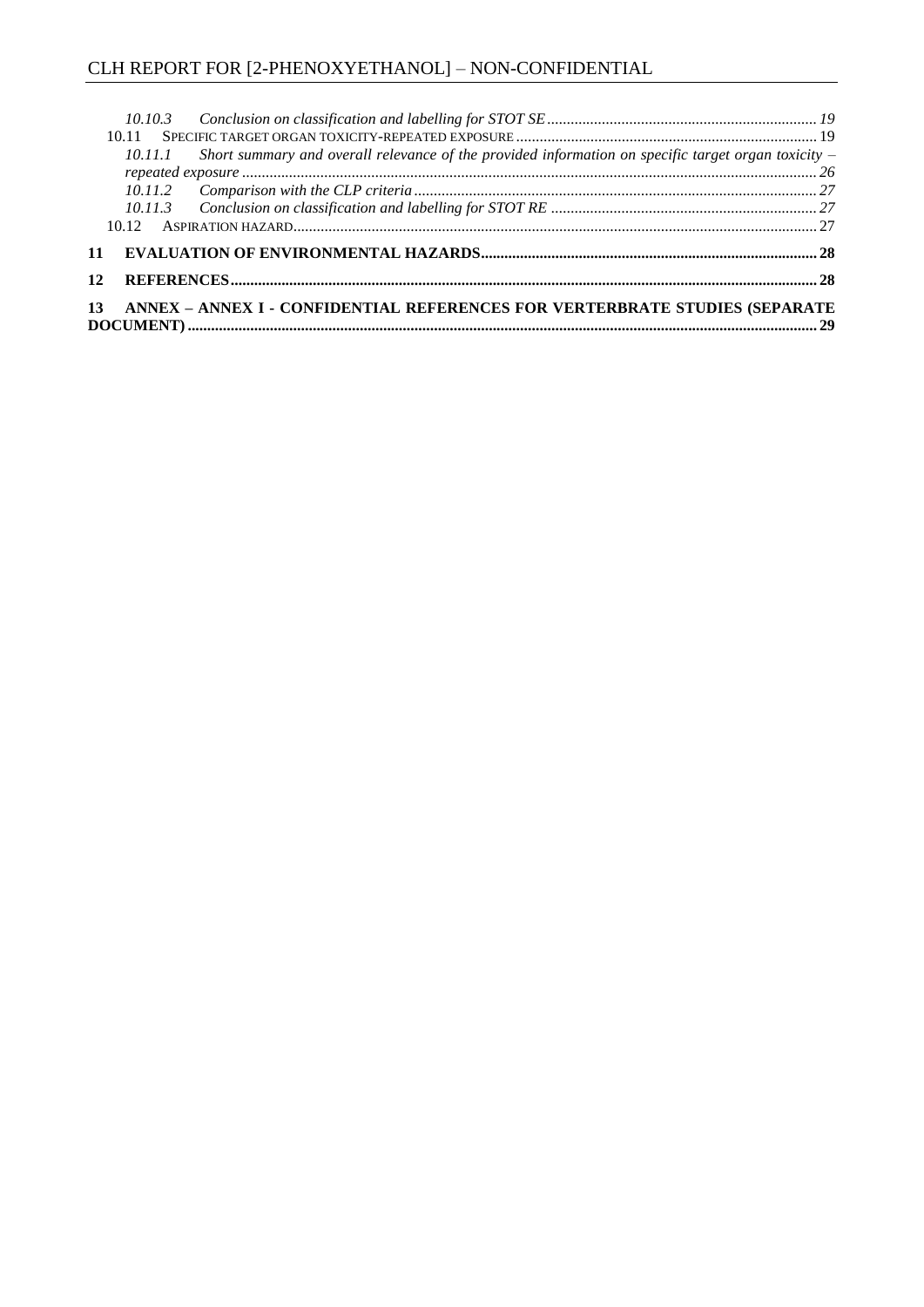# <span id="page-3-0"></span>**1 IDENTITY OF THE SUBSTANCE**

#### <span id="page-3-1"></span>**1.1 Name and other identifiers of the substance**

#### **Table 1: Substance identity and information related to molecular and structural formula of the substance**

| Name(s) in the IUPAC nomenclature or other<br>international chemical name(s)                             | $2 -$<br>2-(phenoxy)ethanol,<br>1-Hydroxy-2-phenoxyethane,<br>phenoxy-1-ethanol |
|----------------------------------------------------------------------------------------------------------|---------------------------------------------------------------------------------|
| Other names (usual name, trade name, abbreviation)                                                       | 2-phenoxyethanol, (2-hydroxy-ethyl)-phenyl ether                                |
| ISO common name (if available and appropriate)                                                           | $\overline{a}$                                                                  |
| EC number (if available and appropriate)                                                                 | 204-589-7                                                                       |
| EC name (if available and appropriate)                                                                   | 2-phenoxyethanol                                                                |
| <b>CAS</b> number (if available)                                                                         | 122-99-6                                                                        |
| Other identity code (if available)                                                                       | $\overline{a}$                                                                  |
| <b>Molecular formula</b>                                                                                 | $C_8H_{10}O_2$                                                                  |
| <b>Structural formula</b>                                                                                | HO                                                                              |
| <b>SMILES</b> notation (if available)                                                                    | OCCOC1=CC=CC=C1                                                                 |
| Molecular weight or molecular weight range                                                               | 138.16 g/mol                                                                    |
| Information on optical activity and typical ratio of<br>(stereo) isomers (if applicable and appropriate) | Not relevant                                                                    |
| Description of the manufacturing process and identity<br>of the source (for UVCB substances only)        | Not relevant                                                                    |
| Degree of purity (%) (if relevant for the entry in Annex<br>VI                                           | Minimum 98.5 % purity                                                           |

#### <span id="page-3-2"></span>**1.2 Composition of the substance**

2-Phenoxyethanol includes no isomers or additives. A number of confidential impurities are present, however none of these are relevant for the classification of the substance.

**Table 2: Constituents (non-confidential information)**

| <b>Constituent</b><br>numerical<br>and<br>(Name<br><i>identifier</i> ) | Concentration range (%   Current<br>minimum<br>w/w<br>maximum<br>multi- (CLP)<br>in<br>constituent substances) | <b>CLH</b><br><b>Table</b><br>and   Annex VI<br>3.1 | self-<br>$\mathbf{in}$   Current<br>and<br><b>classification</b><br>labelling (CLP) |
|------------------------------------------------------------------------|----------------------------------------------------------------------------------------------------------------|-----------------------------------------------------|-------------------------------------------------------------------------------------|
| 2-Phenoxyethanol                                                       | $>98.5\%$                                                                                                      | Acute Tox. $4*$ (H302)                              | See Figure 1 below                                                                  |
|                                                                        |                                                                                                                | Eye Irrit. $2$ (H319)                               |                                                                                     |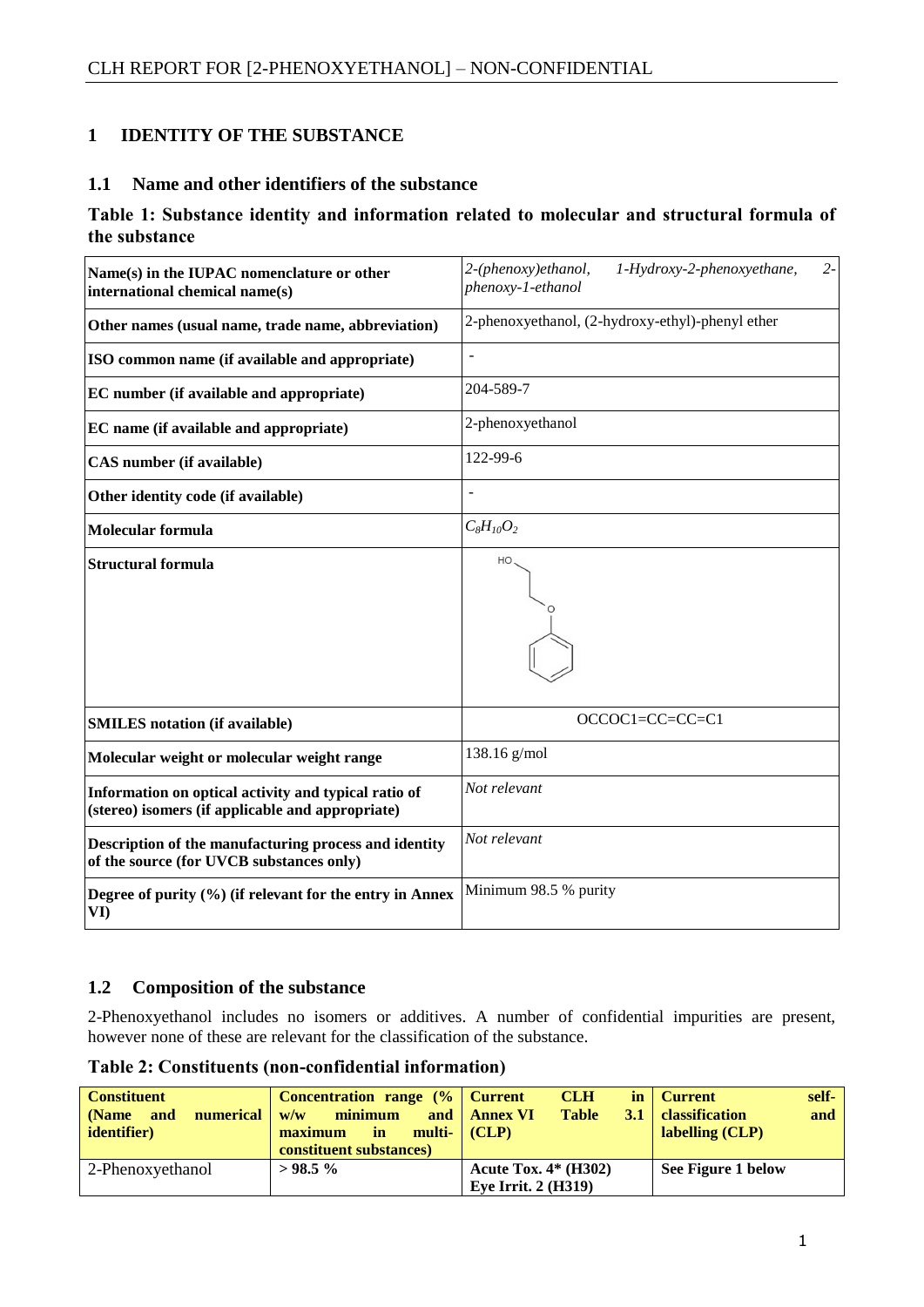|                       | <b>Harmonised Classification</b><br>✓<br>REACH registration dossiers notifications<br><b>CLP</b> notifications |    |     |     |     |                 |             |     |             |                      |                     |      |
|-----------------------|----------------------------------------------------------------------------------------------------------------|----|-----|-----|-----|-----------------|-------------|-----|-------------|----------------------|---------------------|------|
|                       |                                                                                                                | 0% | 10% | 20% | 30% | <b>A</b><br>40% | - 11<br>50% | 60% | - 11<br>70% | $\mathcal{L}$<br>80% | $\mathbf{r}$<br>90% | 100' |
| <b>Not Classified</b> |                                                                                                                |    |     |     |     |                 |             |     |             |                      |                     |      |
| Carc. 2               | H351                                                                                                           |    |     |     |     |                 |             |     |             |                      |                     |      |
| Muta. 2               | H341                                                                                                           |    |     |     |     |                 |             |     |             |                      |                     |      |
| Flam. Liq. 3          | H <sub>226</sub>                                                                                               |    |     |     |     |                 |             |     |             |                      |                     |      |
| Skin Irrit. 2         | H315                                                                                                           |    |     |     |     |                 |             |     |             |                      |                     |      |
| Repr. 2               | H361                                                                                                           |    |     |     |     |                 |             |     |             |                      |                     |      |
| <b>STOT SE3</b>       | H335                                                                                                           |    |     |     |     |                 |             |     |             |                      |                     |      |
| Eye Irrit. 2          | H319                                                                                                           | ╯  |     |     |     |                 |             |     |             |                      |                     |      |
| Acute Tox. 4          | H302                                                                                                           | ╯  |     |     |     |                 |             |     |             |                      |                     |      |

**Figure 1: Breakdown of all C&L notifications submitted to ECHA (Taken from the "brief profile" of 2-phenoxyethanol available on the ECHA website at the time of submission).**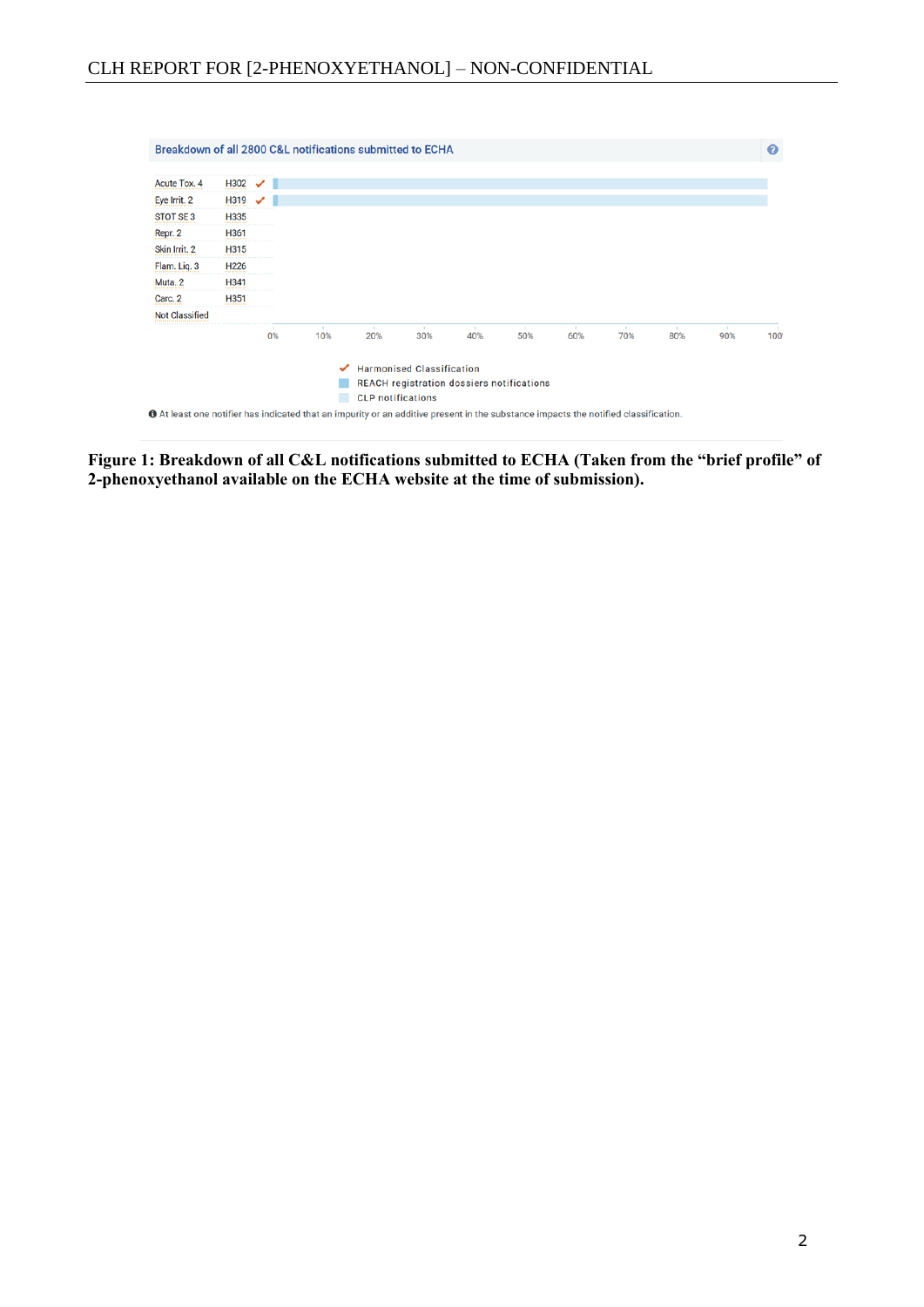## **2 PROPOSED HARMONISED CLASSIFICATION AND LABELLING**

### **2.1 Proposed harmonised classification and labelling according to the CLP criteria**

**Table 3:**

<span id="page-5-1"></span><span id="page-5-0"></span>

|                                                                  |                    |                                                                  |           |               | <b>Classification</b>                                                                                             |                                                           | <b>Labelling</b>                                |                                                           |                                                 |                                                      |              |
|------------------------------------------------------------------|--------------------|------------------------------------------------------------------|-----------|---------------|-------------------------------------------------------------------------------------------------------------------|-----------------------------------------------------------|-------------------------------------------------|-----------------------------------------------------------|-------------------------------------------------|------------------------------------------------------|--------------|
|                                                                  | <b>Index No</b>    | <b>International</b><br><b>Chemical</b><br><b>Identification</b> | EC No     | <b>CAS No</b> | <b>Hazard Class</b><br>and Category<br>Code(s)                                                                    | <b>Hazard</b><br>statement<br>Code(s)                     | Pictogram,<br><b>Signal</b><br>Word<br>Code(s)  | <b>Hazard</b><br>statement<br>Code(s)                     | Suppl.<br><b>Hazard</b><br>statement<br>Code(s) | <b>Specific</b><br>Conc. Limits,<br><b>M-factors</b> | <b>Notes</b> |
| Current<br>Annex VI<br>entry                                     | 603-098-<br>$00-9$ | 2-phenoxyethanol                                                 | 204-589-7 | 122-99-6      | Acute Tox. 4*<br>Eye Irrit. 2                                                                                     | H302<br>H319                                              | GSH07<br>Wng                                    | H302<br>H319                                              |                                                 |                                                      |              |
| Dossier<br>submitters<br>proposal                                | 603-098-<br>$00-9$ | 2-phenoxyethanol                                                 | 204-589-7 | 122-99-6      | <b>Modify:</b><br>Acute Tox. 4<br>Eye Dam. 1<br>Add:<br>STOT-SE <sub>3</sub><br>(respiratory<br>tract irritation) | Retain:<br>H302<br><b>Modify:</b><br>H318<br>Add:<br>H335 | <b>Retain:</b><br>GSH07<br>Add:<br>GSH05<br>Dgr | Retain:<br>H302<br><b>Modify:</b><br>H318<br>Add:<br>H335 |                                                 | Add:<br>Oral:<br>$ATE = 1394$<br>mg/kg bw            |              |
| Resulting<br>Annex VI<br>entry if<br>agreed by<br>RAC and<br>COM | 603-098-<br>$00-9$ | 2-phenoxyethanol                                                 | 204-589-7 | 122-99-6      | Acute Tox. 4<br>Eye Dam. 1<br>STOT-SE <sub>3</sub><br>(respiratory<br>tract irritation)                           | H302<br>H318<br>H335                                      | GSH07<br>GSH <sub>05</sub><br>Dgr               | H302<br>H318<br>H335                                      |                                                 | Oral:<br>$ATE = 1394$<br>mg/kg bw                    |              |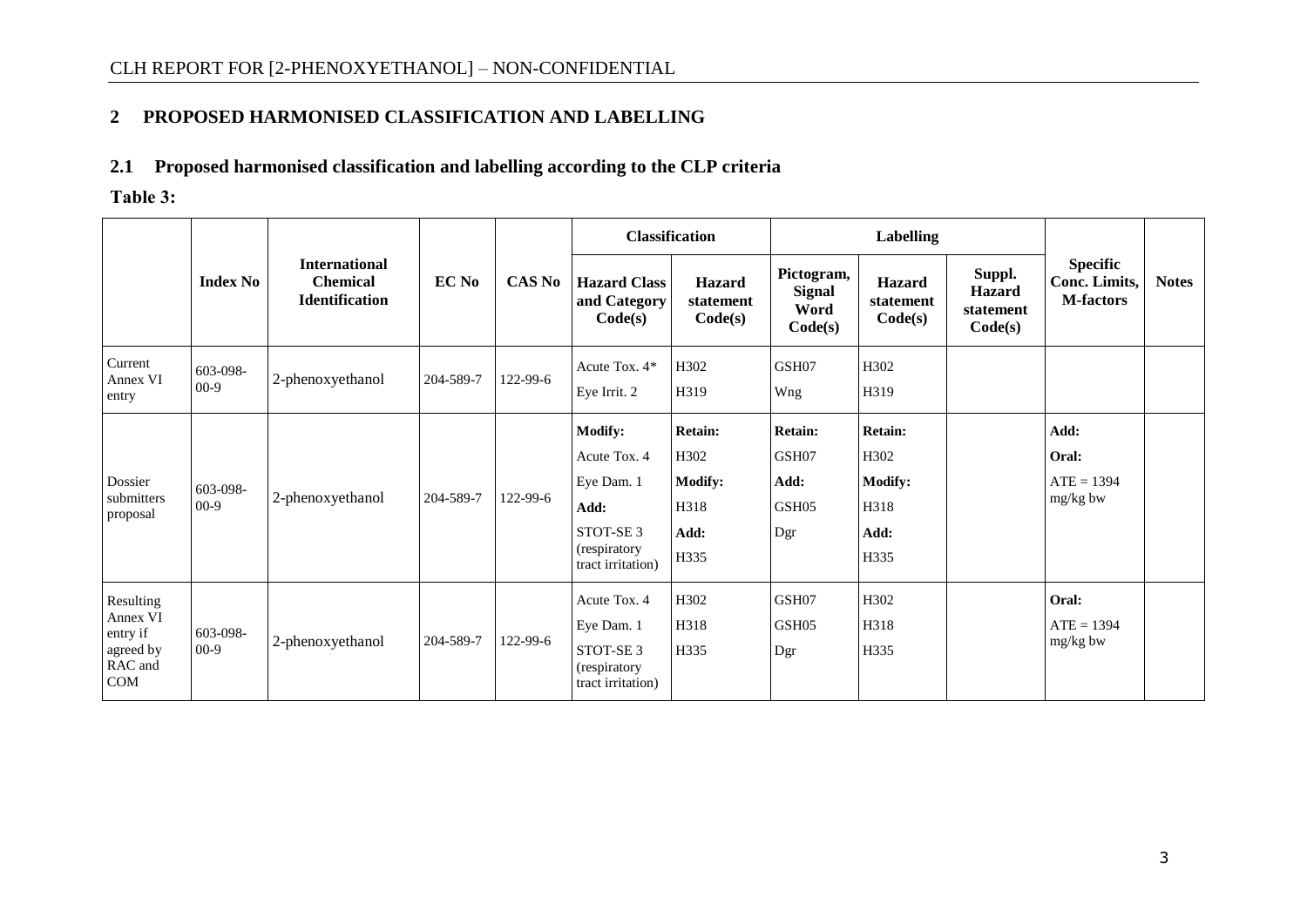| <b>Hazard</b> class                                                        | <b>Reason for no classification</b>                                  | Within the scope of public<br>consultation |
|----------------------------------------------------------------------------|----------------------------------------------------------------------|--------------------------------------------|
| <b>Explosives</b>                                                          | Hazard class not assessed in this dossier                            | No                                         |
| Flammable<br><i>(including)</i><br>gases<br>chemically unstable gases)     | Hazard class not assessed in this dossier                            | N <sub>o</sub>                             |
| <b>Oxidising gases</b>                                                     | Hazard class not assessed in this dossier                            | N <sub>o</sub>                             |
| <b>Gases under pressure</b>                                                | Hazard class not assessed in this dossier                            | N <sub>o</sub>                             |
| <b>Flammable liquids</b>                                                   | Hazard class not assessed in this dossier                            | N <sub>o</sub>                             |
| <b>Flammable solids</b>                                                    | Hazard class not assessed in this dossier                            | N <sub>o</sub>                             |
| <b>Self-reactive substances</b>                                            | Hazard class not assessed in this dossier                            | N <sub>o</sub>                             |
| Pyrophoric liquids                                                         | Hazard class not assessed in this dossier                            | N <sub>o</sub>                             |
| <b>Pyrophoric solids</b>                                                   | Hazard class not assessed in this dossier                            | N <sub>o</sub>                             |
| <b>Self-heating substances</b>                                             | Hazard class not assessed in this dossier                            | N <sub>o</sub>                             |
| Substances which<br>in contact<br>water emit<br>flammable<br>with<br>gases | Hazard class not assessed in this dossier                            | N <sub>o</sub>                             |
| <b>Oxidising liquids</b>                                                   | Hazard class not assessed in this dossier                            | No                                         |
| <b>Oxidising solids</b>                                                    | Hazard class not assessed in this dossier                            | N <sub>o</sub>                             |
| <b>Organic peroxides</b>                                                   | Hazard class not assessed in this dossier                            | N <sub>o</sub>                             |
| <b>Corrosive to metals</b>                                                 | Hazard class not assessed in this dossier                            | N <sub>o</sub>                             |
| Acute toxicity via oral route                                              | <b>Harmonised classification proposed</b>                            | Yes                                        |
| Acute toxicity via dermal route                                            | Hazard class not assessed in this dossier                            | N <sub>o</sub>                             |
| toxicity via inhalation<br>Acute<br>route                                  | Data<br>conclusive<br>but not<br>sufficient<br>for<br>classification | Yes                                        |
| <b>Skin corrosion/irritation</b>                                           | Hazard class not assessed in this dossier                            | N <sub>o</sub>                             |
| <b>Serious</b><br>damage/eye<br>eye<br>irritation                          | <b>Harmonised classification proposed</b>                            | Yes                                        |
| <b>Respiratory sensitisation</b>                                           | Hazard class not assessed in this dossier                            | No                                         |
| <b>Skin sensitisation</b>                                                  | Hazard class not assessed in this dossier                            | N <sub>o</sub>                             |
| <b>Germ cell mutagenicity</b>                                              | Hazard class not assessed in this dossier                            | No                                         |
| Carcinogenicity                                                            | Hazard class not assessed in this dossier                            | N <sub>o</sub>                             |
| <b>Reproductive toxicity</b>                                               | Hazard class not assessed in this dossier                            | No                                         |
| Specific target organ toxicity-<br>single exposure                         | <b>Harmonised classification proposed</b>                            | Yes                                        |
| Specific target organ toxicity-<br>repeated exposure                       | conclusive<br>but not<br>Data<br>sufficient<br>for<br>classification | Yes                                        |
| <b>Aspiration hazard</b>                                                   | Hazard class not assessed in this dossier                            | N <sub>o</sub>                             |
| <b>Hazardous</b><br>to<br>the<br>aquatic<br>environment                    | Hazard class not assessed in this dossier                            | No                                         |
| Hazardous to the ozone layer                                               | Hazard class not assessed in this dossier                            | No                                         |

**Table 4: Reason for not proposing harmonised classification and status under public consultation**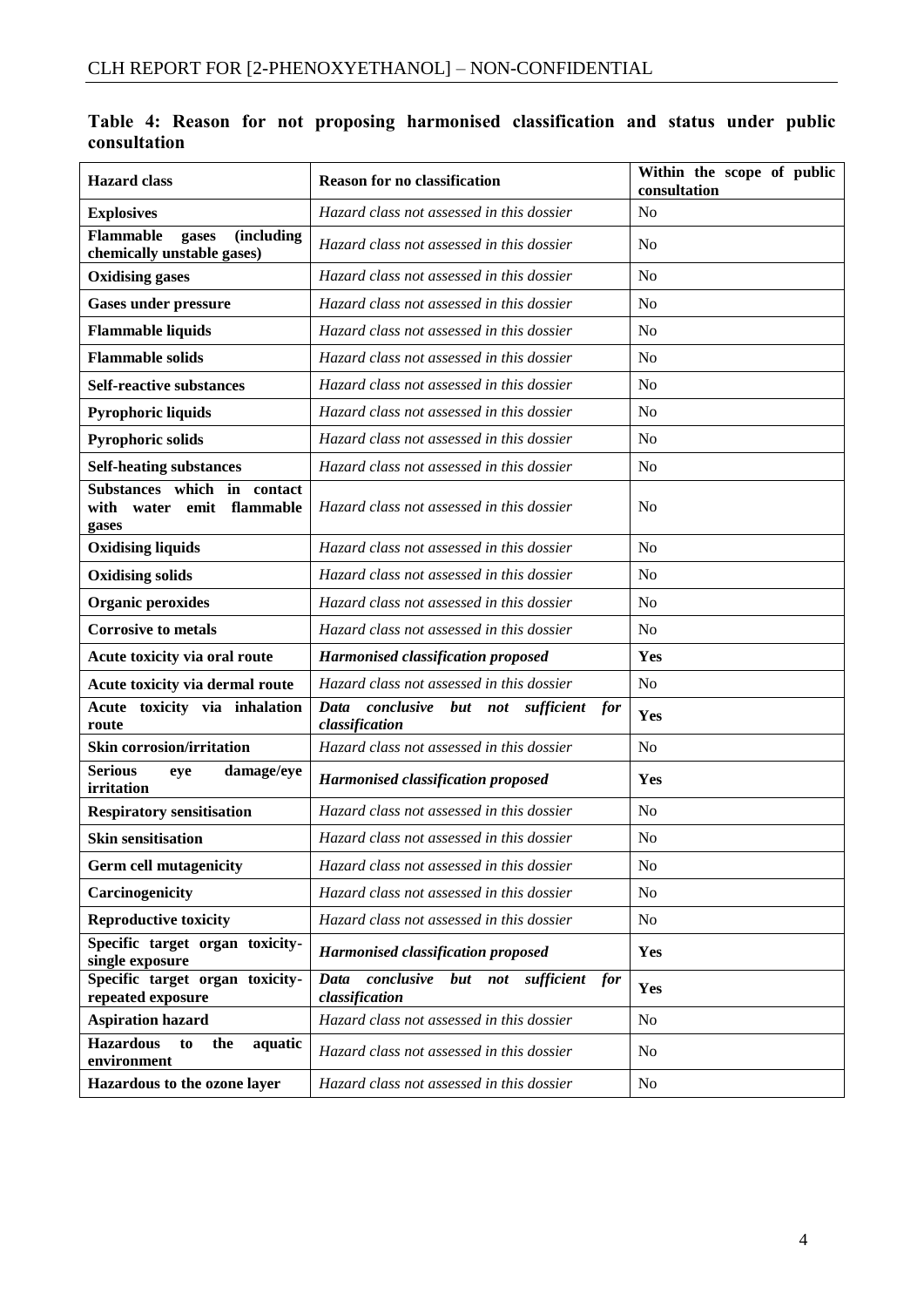### <span id="page-7-0"></span>**3 HISTORY OF THE PREVIOUS CLASSIFICATION AND LABELLING**

2-Phenoxyethanol is an existing biocidal active substance, registered under REACH. It was originally included in Annex I to Directive 67/548/EEC and the harmonised classification has been translated in Annex VI of CLP (See table 3). 2-Phenoxyethanol is currently classified for acute oral toxicity (Acute Tox 4\*, H302: Harmful if swallowed) and eye irritation (Eye Irrit 2, H319: Causes serious eye irritation). In alignment with the biocides review process and by using data from the publically available REACH registration dossier, this proposal seeks to update and amend the existing Annex VI entry for 2- Phenoxyethanol utilising all available information.

### <span id="page-7-1"></span>**4 JUSTIFICATION THAT ACTION IS NEEDED AT COMMUNITY LEVEL**

2-Phenoxyethanol is an active substance in the meaning of Regulation (EU) No 528/2012, therefore there is no requirement for justification that action is needed at Community level.

## <span id="page-7-2"></span>**5 IDENTIFIED USES**

2-Phenoxyethanol is used as a biocide in a range of products and articles including fillers, plasters, modelling clays and lubricants. It is also used in machine wash liquids and detergents, paints and in cooling liquids. It is used in products used both professionally and by consumers.

### <span id="page-7-3"></span>**6 DATA SOURCES**

*Biocides Products Regulation:*

Draft Competent Authority Report: UK, December 2016: Document IIA (dCAR)

*REACH Regulation:*

Registration dossier:<https://www.echa.europa.eu/web/guest/registration-dossier/-/registered-dossier/15160>

\* Minimum classification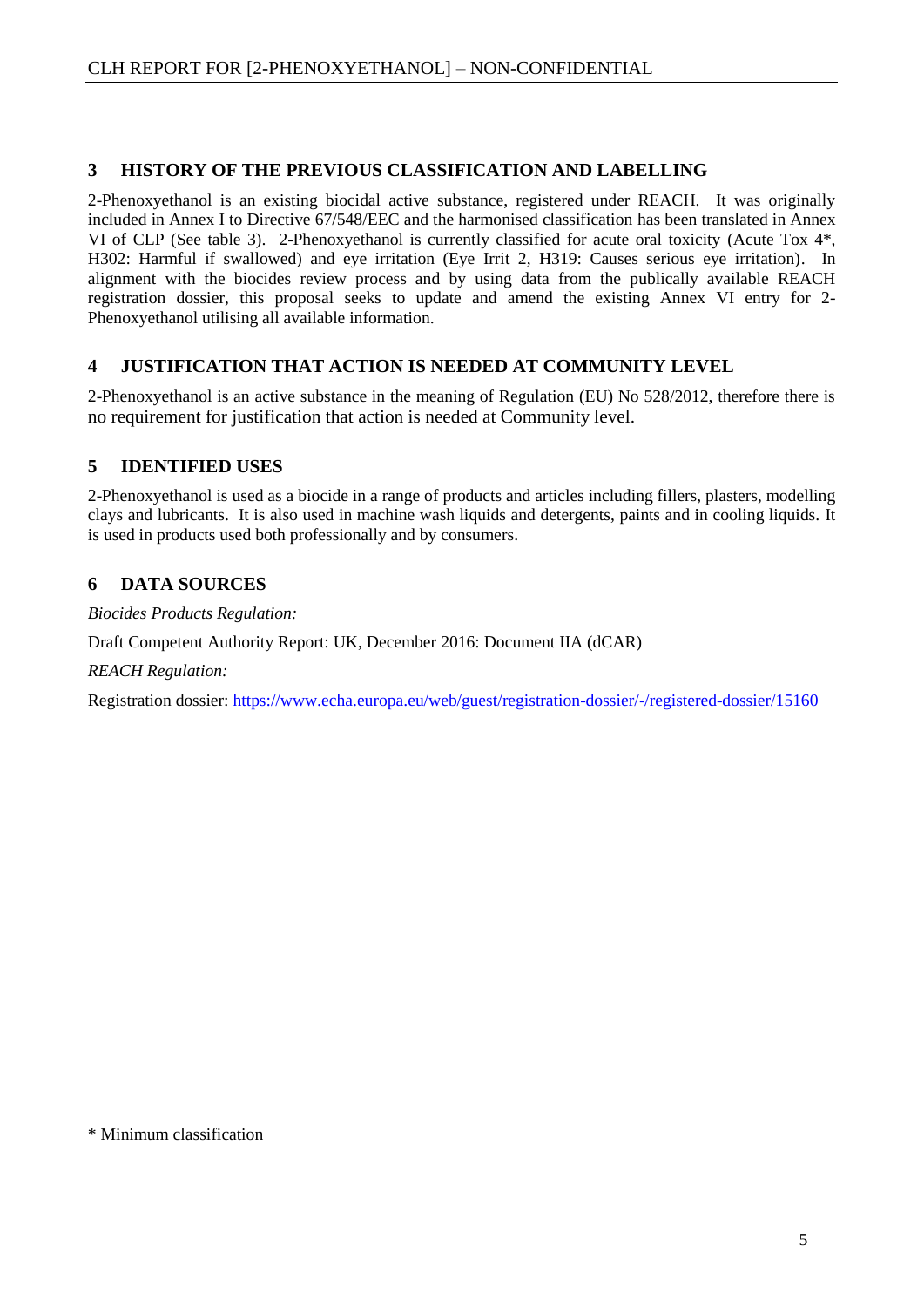# <span id="page-8-0"></span>**7 PHYSICOCHEMICAL PROPERTIES**

# **Table 5: Summary of physicochemical properties**

| <b>Property</b>                                                     | <b>Value</b>                                                                                                                                                                                                                                                                                                                                                                                     | Reference                                                      | Comment (e.g. measured or<br>estimated)                                                                                              |
|---------------------------------------------------------------------|--------------------------------------------------------------------------------------------------------------------------------------------------------------------------------------------------------------------------------------------------------------------------------------------------------------------------------------------------------------------------------------------------|----------------------------------------------------------------|--------------------------------------------------------------------------------------------------------------------------------------|
| Clear, colourless liquid<br>Physical state at 20°C and<br>101,3 kPa |                                                                                                                                                                                                                                                                                                                                                                                                  | dCAR: A3.3.3.1<br>(Murray, S. 2007)                            | Visual inspection                                                                                                                    |
| <b>Melting/freezing point</b>                                       | 9.1 °C (Purity 99.9 %)<br>$11.8 \pm 0.2$ °C (Purity 98)<br>$\pm 0.6 \%$                                                                                                                                                                                                                                                                                                                          | dCAR: A3.3.1.1<br>(Erstling, K. 2001a)<br>(Russel, M.W. 2002)  | Method A1, GLP<br>OECD 102, GLP                                                                                                      |
| <b>Boiling point</b>                                                | 244.3 °C (Purity 99.9 %)<br>245.5 °C (Purity 99.4 %)                                                                                                                                                                                                                                                                                                                                             | dCAR: A3.3.1.2<br>(Erstling, K. 2001a)<br>(Griffin, K.A. 2002) | Method A2, GLP<br>OECD 103, GLP                                                                                                      |
| <b>Relative density</b>                                             | 1.1071 g/ml at $20^{\circ}$ C                                                                                                                                                                                                                                                                                                                                                                    | dCAR: A3.3.1.3<br>(Erstling, K. 2001a)                         | Method A3, GLP<br>(Purity 99.9 %)                                                                                                    |
| Vapour pressure                                                     | 0.01 hPa at 20 $^{\circ}$ C                                                                                                                                                                                                                                                                                                                                                                      | dCAR: A3.3.2.0<br>(Olf, G. 2002)                               | Method A4, GLP<br>(Purity 99.9 %)                                                                                                    |
| <b>Surface tension</b>                                              | Result: 70.7 mN/m<br>Temp: 19.9 °C<br>Not surface active                                                                                                                                                                                                                                                                                                                                         | dCAR: A3.3.13<br>(Brekelmans, M.J.C.<br>2007)                  | Method A5, GLP not stated<br>(Purity 99.9 %)                                                                                         |
| <b>Water solubility</b>                                             | pH<br>temp. result<br>$10^{\circ}$ C 27 g/l<br>$dH_2O$<br>$20^{\circ}$ C 27 g/l<br>$dH_2O$<br>30°C 28 g/l<br>$dH_2O$<br>$10^{\circ}$ C 24 g/l<br>5<br>$20^{\circ}$ C 24 g/l<br>$\mathfrak{S}$<br>5<br>$30^{\circ}$ C 25 g/l<br>7<br>$10^{\circ}$ C 25 g/l<br>$\boldsymbol{7}$<br>20°C 25 g/l<br>30°C 26 g/l<br>7<br>$10^{\circ}$ C 26 g/l<br>9<br>$20^{\circ}$ C 27 g/l<br>9<br>30°C 27 g/l<br>9 | dCAR: A3.3.5<br>(Erstling, K. 2001b)                           | Method A6, GLP<br>(Purity 99.9 %)                                                                                                    |
| <b>Partition</b><br>coefficient<br>n-<br>octanol/water              | pH<br>log Pow<br>temp.<br>5<br>23 °C<br>1.2<br>7<br>23 °C<br>1.2<br>9<br>23 °C<br>1.2                                                                                                                                                                                                                                                                                                            | dCAR: A3.3.9<br>(Erstling, K. 2002)                            | Method A8, GLP<br>(Purity 99.9 %)                                                                                                    |
| <b>Flash point</b>                                                  | 126 °C<br>(Pensky-Martens closed<br>cup method)                                                                                                                                                                                                                                                                                                                                                  | dCAR: A3.3.12<br>(Brekelmans, M.J.C.<br>2007)                  | Method A9, GLP<br>(Purity 99.9 %)                                                                                                    |
| Flammability<br>including<br>auto-flammability                      | 2-Phenoxyethanol is a<br>non-flammable liquid, it<br>is not pyrophoric and<br>does not emit flammable                                                                                                                                                                                                                                                                                            | dCAR: A3.3.11<br>(Löffler, U. 1999)                            | Due to the chemical properties of<br>the substance, testing according<br>to EEC guidelines A10 (for<br>solids), A11 (for gases), A12 |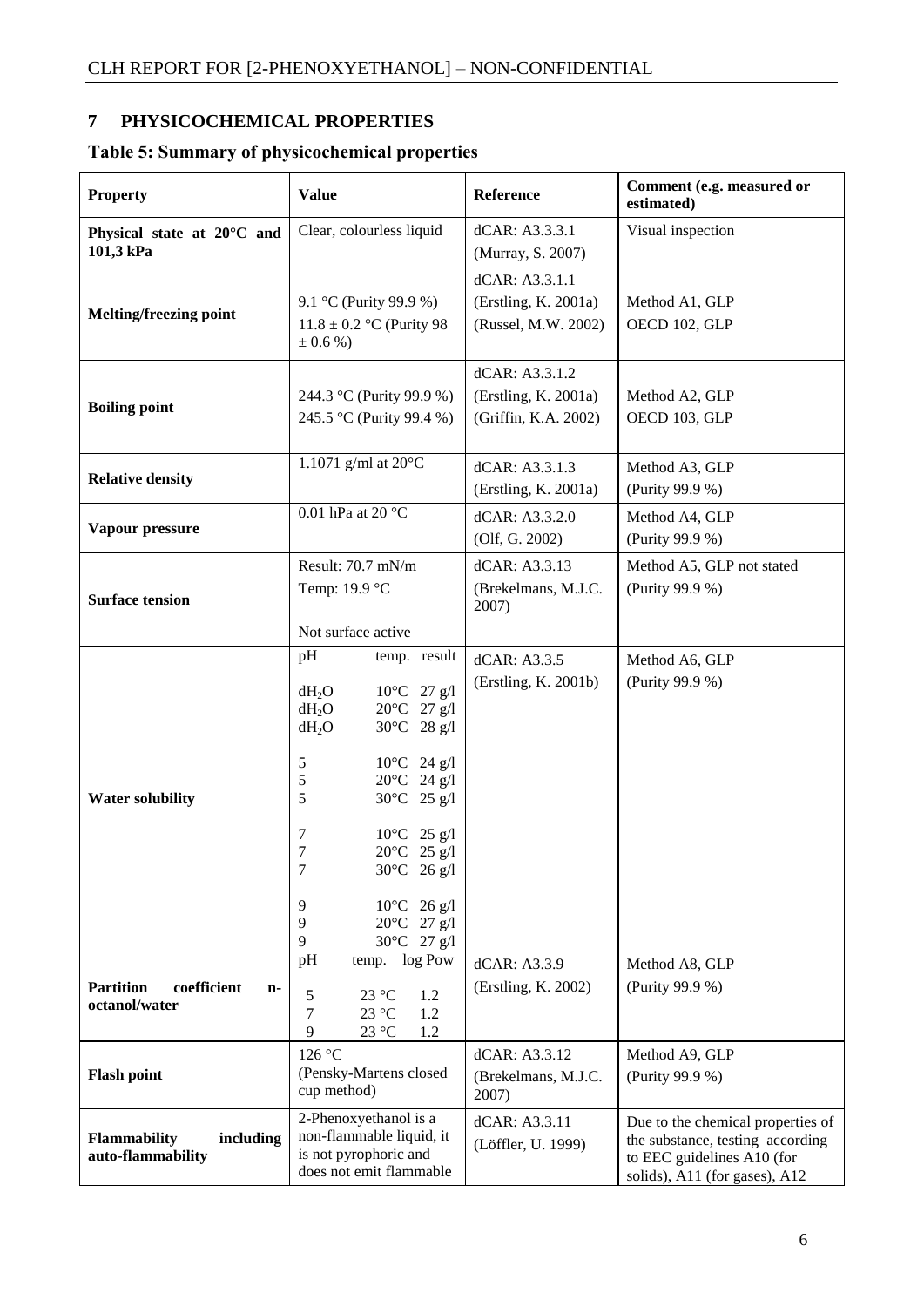| <b>Property</b>              | <b>Value</b>                                                                                                                                | <b>Reference</b>                              | Comment (e.g. measured or<br>estimated)                                                                                                                                                                         |
|------------------------------|---------------------------------------------------------------------------------------------------------------------------------------------|-----------------------------------------------|-----------------------------------------------------------------------------------------------------------------------------------------------------------------------------------------------------------------|
|                              | gases in contact with<br>water.<br>$AIT = 475 °C$<br>at 997 - 1001 hPa                                                                      |                                               | (contact with water), A13<br>(pyrophoric properties, contact<br>with air), A15 (AIT >400 °C)<br>and A16 (for solids) is not<br>appropriate.                                                                     |
| <b>Explosive properties</b>  | Not explosive                                                                                                                               | dCAR: A3.3.15<br>(Löffler, U. 2000)           | The substance has no chemical<br>groups indicating explosive<br>properties.<br>This statement agrees with the<br>recommendations of appendix 6<br>in the Manual of Tests and<br>Criteria of the United Nations  |
| <b>Oxidising properties</b>  | No oxidizing properties                                                                                                                     | dCAR: A3.3.16<br>(Löffler, U. 2000)           | The substance has no chemical<br>groups indicating oxidizing<br>properties.<br>This statement agrees with the<br>recommendations of appendix 6<br>in the Manual of Tests and<br>Criteria of the United Nations. |
| <b>Dissociation constant</b> | Calculated $pKa = 14.78$<br>(No dissociation is<br>expected. Solubility in<br>water and partition co-<br>efficient are not affect by<br>pH) | dCAR: A3.3.6                                  | The chemical structure indicates<br>that no dissociation is to be<br>expected.                                                                                                                                  |
| <b>Viscosity</b>             | 41 mPa.s at $19.8 \pm 0.4$ °C<br>19 mPa.s at $40.5 \pm 0.5$ °C                                                                              | dCAR: A3.3.14<br>(Brekelmans, M.J.C.<br>2007) | OECD 114, GLP                                                                                                                                                                                                   |

# <span id="page-9-0"></span>**8 EVALUATION OF PHYSICAL HAZARDS**

Physical hazards are not addressed in this dossier.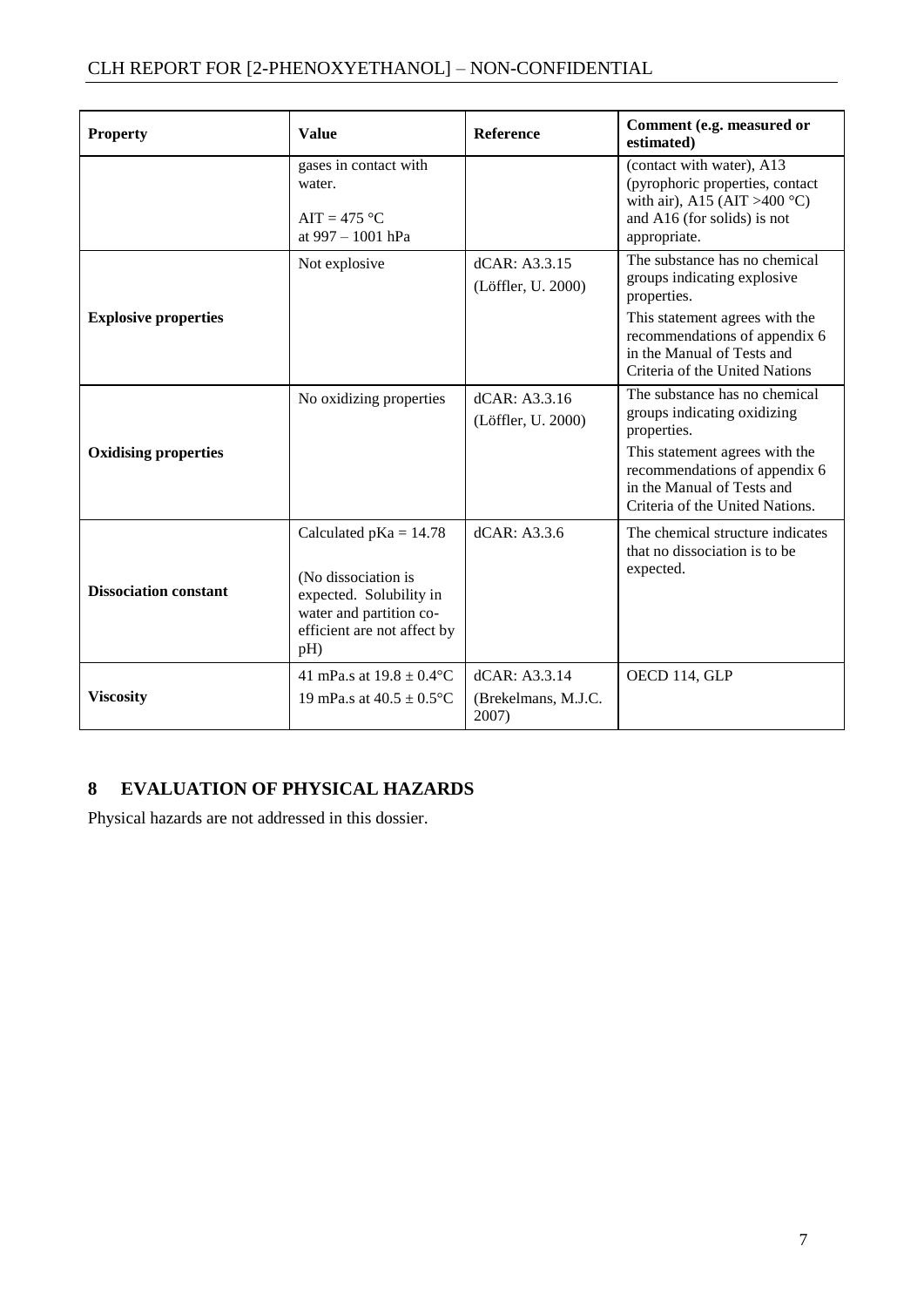### <span id="page-10-0"></span>**9 TOXICOKINETICS (ABSORPTION, METABOLISM, DISTRIBUTION AND ELIMINATION)**

The toxicokinetics of 2-phenoxyethanol have been investigated *in vivo* in rats by the oral route and *in vitro* in rats and humans.

| <b>Method</b>                                                                                                                                                                                                                                                                                                                                                                                                                                                                                 | <b>Results</b>                                                                                                                                                                                                                                                                                                                                                                                                                                                                                                                                                                                                                          | <b>Reference</b>                                     |
|-----------------------------------------------------------------------------------------------------------------------------------------------------------------------------------------------------------------------------------------------------------------------------------------------------------------------------------------------------------------------------------------------------------------------------------------------------------------------------------------------|-----------------------------------------------------------------------------------------------------------------------------------------------------------------------------------------------------------------------------------------------------------------------------------------------------------------------------------------------------------------------------------------------------------------------------------------------------------------------------------------------------------------------------------------------------------------------------------------------------------------------------------------|------------------------------------------------------|
| Oral toxicokinetics study in rats<br>following a single and repeated<br>dosing (gavage)                                                                                                                                                                                                                                                                                                                                                                                                       | <b>Absorption</b><br>Rapid and extensive from the GI tract - approx. 100 % oral<br>bioavailability.                                                                                                                                                                                                                                                                                                                                                                                                                                                                                                                                     | dCAR: Doc<br><b>IIA</b> Section<br>3.1               |
| OECD 417<br><b>GLP</b><br>$^{14}$ C-2Phenoxyethanol (min. 99 %)<br>2-phenoxyethanol) in 0.5 %<br>carboxymethyl cellulose<br>Radiochemical purity 97.9 %<br>Chemical purity 96.5 %<br>Single doses: $31 - 1031$ mg/kg bw<br>Repeated doses: 423 mg/kg bw/day<br>unlabelled material for 14 days<br>followed by a single dose of 423<br>mg/kg bw <sup>14</sup> C-2-Phenoxyethanol on<br>the $15th$ day<br>Wistar rats: generally 4/sex/group<br>(but 3-4 females/group for some<br>experiments) | <b>Distribution</b><br>Following a single dose of either 40 or 400 mg/kg bw,<br>radioactivity was distributed to all organs examined. The<br>highest tissue concentrations were found in the GI tract,<br>peaking at 4.5 h post-dosing and by 14 h no radioactivity was<br>detected in the brain, muscle, heart, bone, uterus,<br>testes/ovaries, pancreas or thyroid at either dose tested.<br><b>Excretion</b><br>Rapid excretion, mainly urinary.<br>Following both single and repeated dosing approximately 95<br>% and 90 % of radioactivity was excreted in the urine by 72<br>hours post-dosing (males and females respectively) | (Anon.<br>2007a)                                     |
| Oral metabolism study in rats<br>following a single and repeated<br>dosing (gavage)<br>OECD 417<br><b>GLP</b>                                                                                                                                                                                                                                                                                                                                                                                 | <b>Metabolism</b><br>2-Phenoxyethanol was extensively metabolised in vivo in<br>rats.<br>The major urinary metabolite was found to be 2-<br>phenoxyacetic acid (M01) $(56.6 - 63.7 %$ of the dose 24 h<br>after dosing).                                                                                                                                                                                                                                                                                                                                                                                                                | dCAR: Doc<br>IIA; Section<br>3.1<br>(Anon.<br>2007b) |
| $^{14}$ C-2Phenoxyethanol (min. 99 %)<br>2-phenoxyethanol) in 0.5 %<br>carboxymethyl cellulose<br>Radiochemical purity 97.9 %<br>Chemical purity 96.5 %<br>Single doses: 40 and 400 mg/kg bw<br>Repeated doses: 423 mg/kg bw/day<br>unlabelled material for 14 days<br>followed by a single dose of 423<br>mg/kg bw $^{14}$ C-2-Phenoxyethanol on<br>the $15^{th}$ day<br>Wistar rats: 4 females/group                                                                                        | Proposed metabolic pathway in rats:<br>OH<br>Phenoxyethanol<br>COOH<br>OGIcA<br>OSO <sub>3</sub> H<br>M02<br>M01<br>M05<br>v<br>COOH<br>OGIcA<br>OH<br>$OSO_3H$<br>OSO <sub>3</sub> H<br>ОН<br>M06 / M07 / M08<br>M03<br>M04<br>Intermediates to identified metabolites                                                                                                                                                                                                                                                                                                                                                                 |                                                      |
|                                                                                                                                                                                                                                                                                                                                                                                                                                                                                               | were not detected                                                                                                                                                                                                                                                                                                                                                                                                                                                                                                                                                                                                                       |                                                      |

#### **Table 6: Summary table of toxicokinetic studies**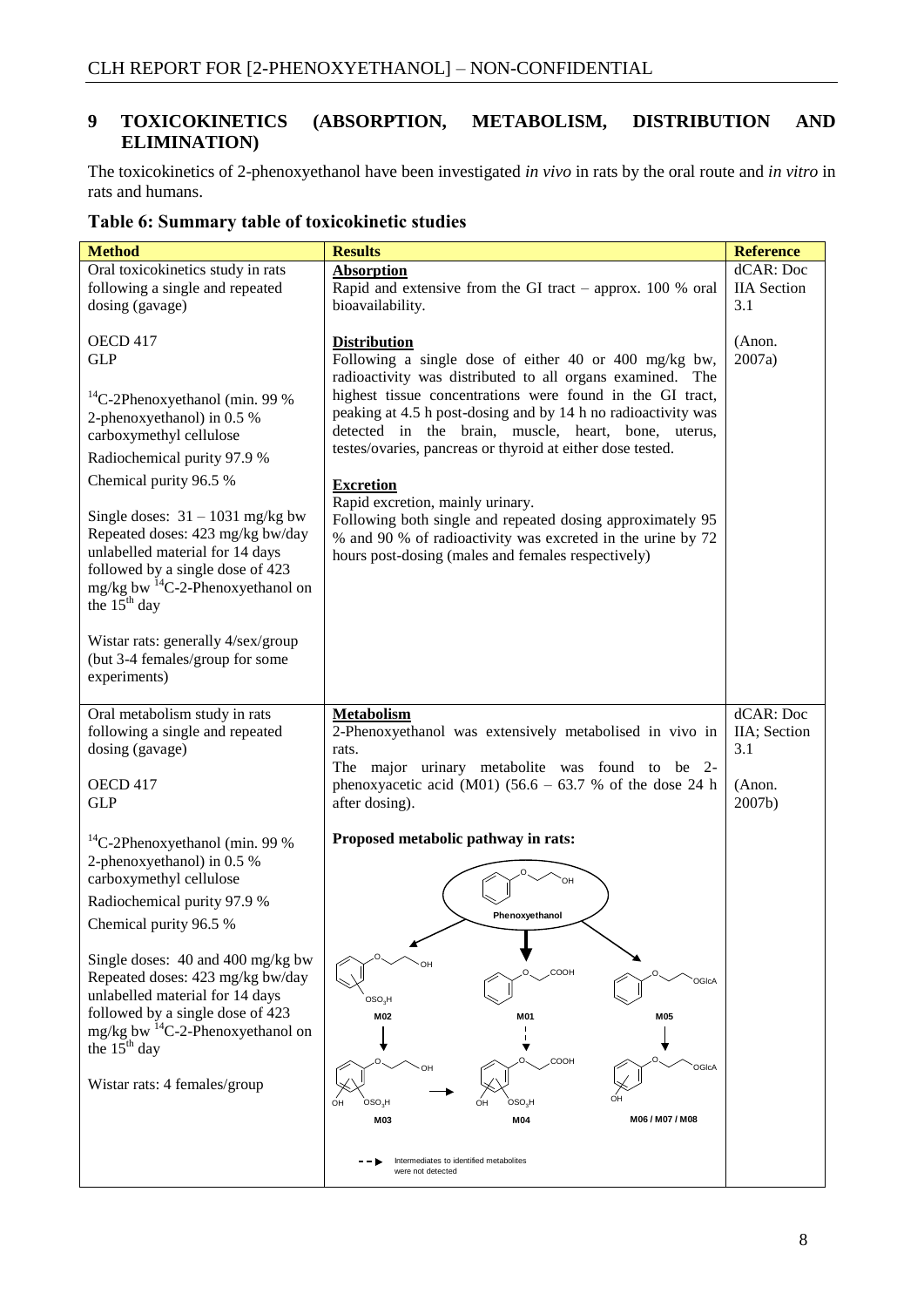| <b>Method</b>                                                                                                                                                    | <b>Results</b>                                                                                                                         | <b>Reference</b>                 |
|------------------------------------------------------------------------------------------------------------------------------------------------------------------|----------------------------------------------------------------------------------------------------------------------------------------|----------------------------------|
|                                                                                                                                                                  | Unchanged 2-phenoxyethanol was detected only in low<br>amounts $(< 0.7 %)$                                                             |                                  |
| In vitro metabolism study using<br>rabbit<br>human<br>and<br>rat,<br>mouse,<br>microsomes                                                                        | Similar metabolic profile was obtained in all species.<br>Major metabolite was 2-phenoxyacetic acid $-27$ % in both<br>rats and humans | dCAR: Doc<br>IIA; Section<br>3.1 |
| Non-guideline<br><b>GLP</b>                                                                                                                                      | Rate of metabolism at 1 mM was highest in:<br>Human > rat > mouse > rabbit                                                             | (Anon.<br>2006)                  |
| Purity: 99.7 %                                                                                                                                                   |                                                                                                                                        |                                  |
| Liver S9 homogenate from:<br>CD-1 mice (pool from 100)<br>Spague Dawley rats (pool from 100)<br>New Zealand White rabbits (pool<br>from $2)$<br>Human (7 donors) |                                                                                                                                        |                                  |
| All females.                                                                                                                                                     |                                                                                                                                        |                                  |
| Incubation time: 0, 1, 5, 10, 20, 60<br>and 120 min<br>Concentration of 2-phenoxyethanol:<br>$10 - 1000 \mu g/mg$ protein                                        |                                                                                                                                        |                                  |

#### <span id="page-11-0"></span>**9.1 Short summary and overall relevance of the provided toxicokinetic information on the proposed classification(s)**

The absorption, distribution, metabolism and excretion of 2-phenoxyethanol have been investigated in several well-conducted studies.

Following single and repeated oral doses, 2-phenoxyethanol was rapidly and extensively absorbed from the gastrointestinal tract of rats. Based on the urinary and biliary excretion data and distribution measurements, the oral absorption was close to 100 %. No accumulation of 2 phenoxyethanol occurred but a saturation of excretion occurred with increasing doses. Radioactive material was distributed to all organs and tissues examined, with the highest concentrations being found in the GI tract. By 14 h after dosing, most of the radioactivity was cleared. The substance was rapidly and almost completely metabolised, with the major metabolite 2-phenoxyacetic acid found in all species tested (*in vitro* and *in vivo*). The proposed metabolic profile can be found in Table 6. Elimination after oral administration occurred mainly via the urine and was almost complete by 72 hours after dosing. There were no differences in the end-points between the sexes or with single or repeat oral doses.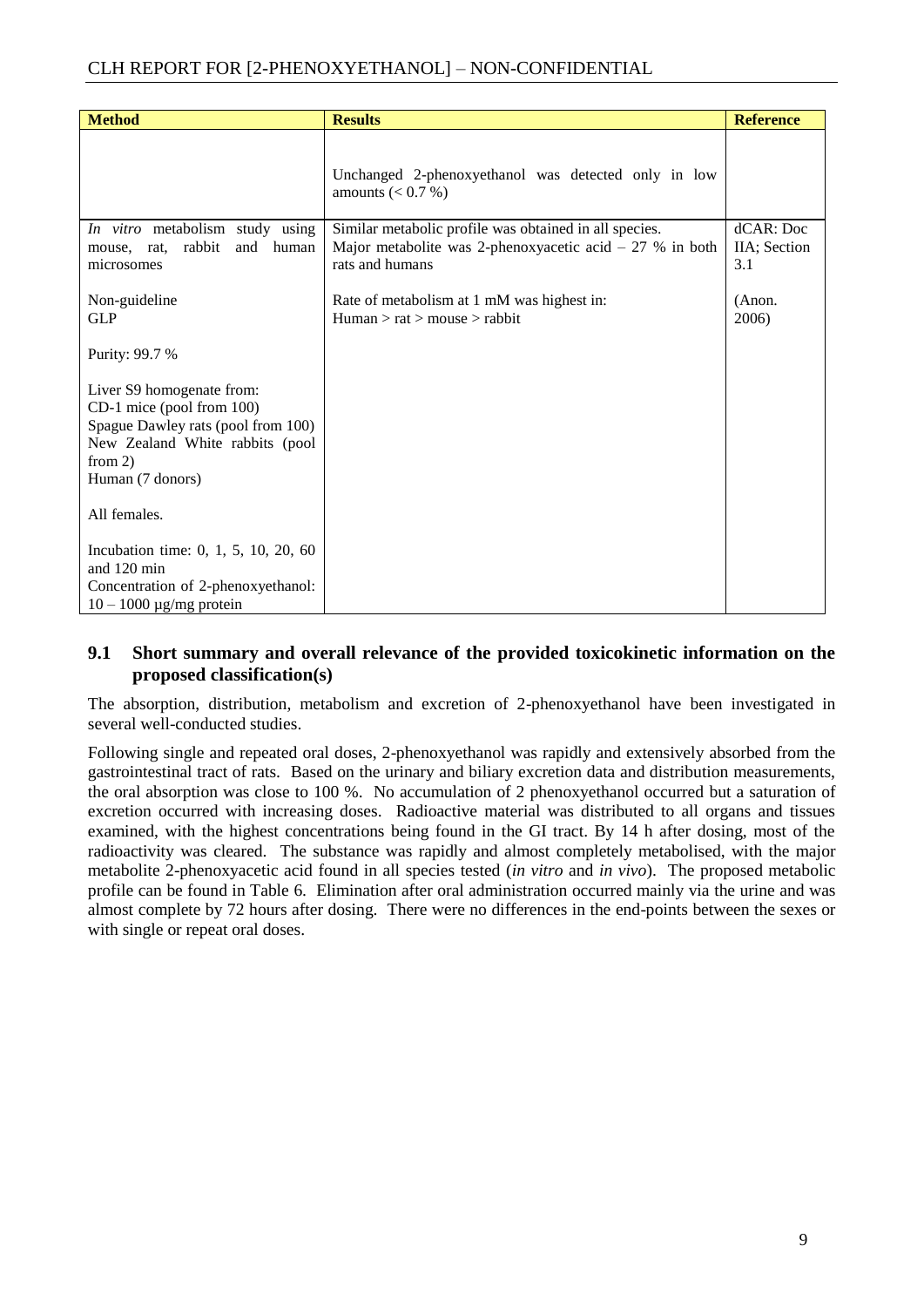#### <span id="page-12-0"></span>**10 EVALUATION OF HEALTH HAZARDS**

The human health hazards of 2-phenoxyethanol are summarised below. Reference should be made to the draft Competent Authority Report – CAR – UK (December 2016), Document IIA, Section 3 (hereby referred to as the dCAR) and the publically available REACH registration report for 2-phenoxyethanol.

#### <span id="page-12-1"></span>**10.1 Acute toxicity - oral route**

#### **Table 7: Summary table of animal studies on acute oral toxicity**

There are a number of acute oral toxicity studies available, all carried out in rats. Many of these studies are somewhat outdated, and most have deficiencies in their reporting. Three of these studies, carried out in the 1970s and 80s were documented in the dCAR and have been included in the table below (Anon., 1982, Anon 1980 and Anon. 1970). A further 11 studies were provided in the REACH registration for 2-phenoxyethanol, all adding to the weight of evidence for classification, but most were not in sufficient detail to report below. Of these 11 studies, one 1983 study was carried out according to OCED guidelines and reported to a suitable level of detail, therefore only this study has been considered below.

| Method,<br>guideline,                                                | Species,<br>strain,<br>sex,                                                          | <b>Test substance,</b>                                             | levels,<br><b>Dose</b><br>duration<br>of                                                                                         | <b>Value</b><br>$LD_{50}$                         | <b>Reference</b>                                                  |
|----------------------------------------------------------------------|--------------------------------------------------------------------------------------|--------------------------------------------------------------------|----------------------------------------------------------------------------------------------------------------------------------|---------------------------------------------------|-------------------------------------------------------------------|
| deviations if any                                                    | no/group                                                                             |                                                                    | exposure                                                                                                                         |                                                   |                                                                   |
| Acute oral<br>toxicity study<br><b>OECD 401</b>                      | Rat, Wistar<br>Males and<br>females                                                  | 2-Phenoxyethanol<br>(technical grade)<br>Purity 80 %               | 681, 1470,<br>3160 and 5000<br>mg/kg bw                                                                                          | Males: 3256 mg/kg bw<br>Females: 1472 mg/kg<br>bw | dCAR: Doc IIA;<br>Section 3.2<br>(Anon.1982)                      |
| Non-GLP (study<br>predates<br>requirements)                          | $(5/\text{sex}/\text{dose})$                                                         | In carboxymethyl<br>cellulose                                      |                                                                                                                                  | Combined: 2192 mg/kg<br>bw                        |                                                                   |
| Gavage                                                               |                                                                                      |                                                                    |                                                                                                                                  |                                                   |                                                                   |
| Acute oral<br>toxicity study<br><b>OECD 401</b><br>Non-GLP (study    | Rat, Wistar<br>Males and<br>females<br>$(5/\text{sex}/\text{dose})$                  | 2-Phenoxyethanol<br>(Marlophen P1)<br>Purity $> 99%$<br>No vehicle | 794, 1000,<br>1250, 1580,<br>1990, 2510<br>mg/kg bw                                                                              | 1850 mg/kg bw                                     | Study report<br>(taken from<br><b>REACH</b><br>registration) 1983 |
| pre-dates<br>requirements)                                           |                                                                                      |                                                                    |                                                                                                                                  |                                                   |                                                                   |
| Gavage                                                               |                                                                                      |                                                                    |                                                                                                                                  |                                                   |                                                                   |
| Acute oral<br>toxicity study<br>Non-OECD<br>guideline                | Rat, Sprague<br>Dawley<br>Males and<br>females                                       | 2-Phenoxyethanol<br>Purity $\geq$ 92 %<br>No vehicle               | 0.464, 1.0,<br>2.15, 4.64, 10.0<br>$ml/kg$ <sup>#</sup><br>(equivalent to:                                                       | Males: 1394 mg/kg bw<br>Females: 2579 mg/kg<br>bw | dCAR: Doc IIA;<br>Section 3.2<br>(Anon. 1980)                     |
| Non-GLP (study<br>pre-dates<br>requirements)<br>Gavage               | $(5/\text{sex}/\text{dose})$                                                         |                                                                    | 514, 1107,<br>2380, 5136,<br>11070 mg/kg<br>bw)                                                                                  | Combined: 1987 mg/kg<br>bw                        |                                                                   |
| Acute toxicity<br>range-finding<br>study<br>Non-guideline<br>Non-GLP | Rat, strain not<br>specified<br>Males and<br>females<br>$(5/\text{sex}/\text{dose})$ | 2-Phenoxyethanol<br>Purity $> 99$<br>No vehicle                    | 1.0, 1.2, 3.2, 5,<br>$10 \text{ ml/kg}^*$<br>(equivalent to:<br>1107, 1328,<br>3542, 5535,<br>11070 mg/kg<br>bw)<br>$14$ d post- | Males and females<br>combined: 1439 mg/kg<br>bw   | dCAR: Doc IIA;<br>Section 3.2<br>(Anon. 1970)                     |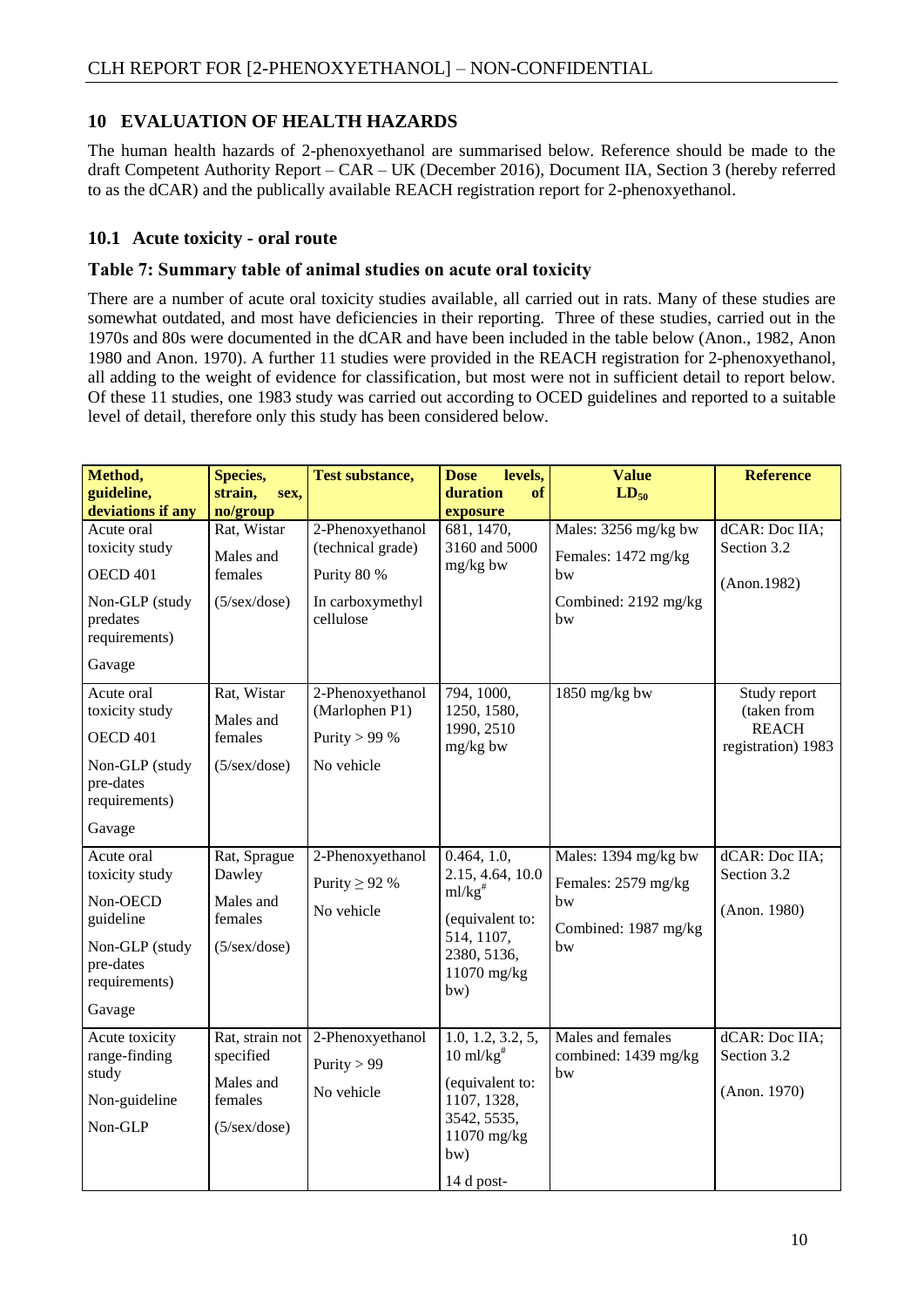| Method,<br>guideline,<br>deviations if any | <b>Species,</b><br>strain,<br>sex,<br>no/group | <b>Test substance,</b> | <b>Dose</b><br>levels.<br><sup>of</sup><br>duration<br>exposure | Value<br>$LD_{50}$ | <b>Reference</b> |
|--------------------------------------------|------------------------------------------------|------------------------|-----------------------------------------------------------------|--------------------|------------------|
|                                            |                                                |                        | exposure<br>period                                              |                    |                  |

<span id="page-13-0"></span># conversion to mg/kg was made based on 2-phenoxyethanol having a specific gravity of 1.107 g/ml

#### **10.1.1 Short summary and overall relevance of the provided information on acute oral toxicity**

In a 1982 study, carried out according to OECD guidelines (study predated GLP requirements), Wistar rats (5/sex/dose) were administered an oral dose of 0, 681, 1470, 3160 or 5000 mg/kg phenoxyethanol in carboxymethyl cellulose. Mortality occurred from a dose of 1470 mg/kg bw and all deaths occurred within 24 h of dosing. In general, females appeared to be more susceptible to 2-phenoxyethanol than males. Clinical signs included dyspnoea, apathy, staggering, atony, deficiency in pain and cornea reflexes, exsiccosis and exophthalmos. At necropsy, animals that died had congestion, slightly inflated lungs and sporadically reddened glandular stomachs. No gross pathological abnormalities were noted at necropsy of survivors. The  $LD_{50}$ s obtained in this study were 1472 mg/kg in females and 3256 mg/kg in males.

In a 1983 study, also following OECD guidelines and pre-dating GLP requirements, Wistar rats (5/sex/dose) received an oral dose of 2-phenoxyethanol by gavage at doses of 0, 794, 1000, 1250, 1580, 1990 or 2510 mg/kg bw. Clinical signs occurred within 15 min of administration and included agitation, tremor, ataxia, staggering, lateral and ventral body position, sedation, piloerection, fast breathing and lowered body temperature. Post mortum examination of the deceased revealed reddened mucosa of the stomach and small intestine and red spots on the lung surface. Surviving animals recovered completely after 7 days, but were found to have some red spots on the lung surface. The  $LD_{50}$  for both males and females was 1850 mg/kg bw.

In a study carried out in 1980 (non-guideline and non-GLP), Sprague Dawley rats (5/sex/dose) received an oral dose of 2-phenoxyethanol equivalent to 0, 514, 1107, 2380, 5136 or 11070 mg/kg. Clinical signs included slight to severe reduction of activity, decreased reflexes and laboured respiration. Rats treated with high doses appeared comatose prior to death or recovery. No lesions were found in survivors. The  $LD_{50}$  in males was 1394 mg/kg bw and in females, 2579 mg/kg bw.

In an 1970s acute range-finding study carried out in rats (strain not specified) (not guideline or GLP). Males and females (5/sex/dose) received an oral dose of 2-phenoxyethanol at a dose equivalent to 1107, 1328, 3542, 5535 or 11070 mg/kg bw. Animals were then observed for a 14 day post-exposure period. Lethargy, ataxia, hyperpnoea and coma were noted. The  $LD_{50}$  value of 1439 mg/kg bw given was for males and females combined.

The results of the four well-reported studies available give a range of  $LD_{50}$  values in rats between 1394 – 3256 mg/kg bw.

A further 10 oral acute toxicity studies in rats were provided in the REACH registration for 2 phenoxyethanol. These studies were carried out between the years 1938 and 1988, none were performed according to guidelines and all had at least some deficiencies in their reporting, making them less reliable for classification purposes. The  $LD_{50}$  values were broadly in line with those of the described studies above and ranged between 1260 mg/kg bw and 3400 mg/kg bw.

## <span id="page-13-1"></span>**10.1.2 Comparison with the CLP criteria**

Four studies have been described in detail, two of which carried out according to test guidelines and two others providing supportive data. In addition to this, 10 more studies are available adding to the weight of evidence for classification.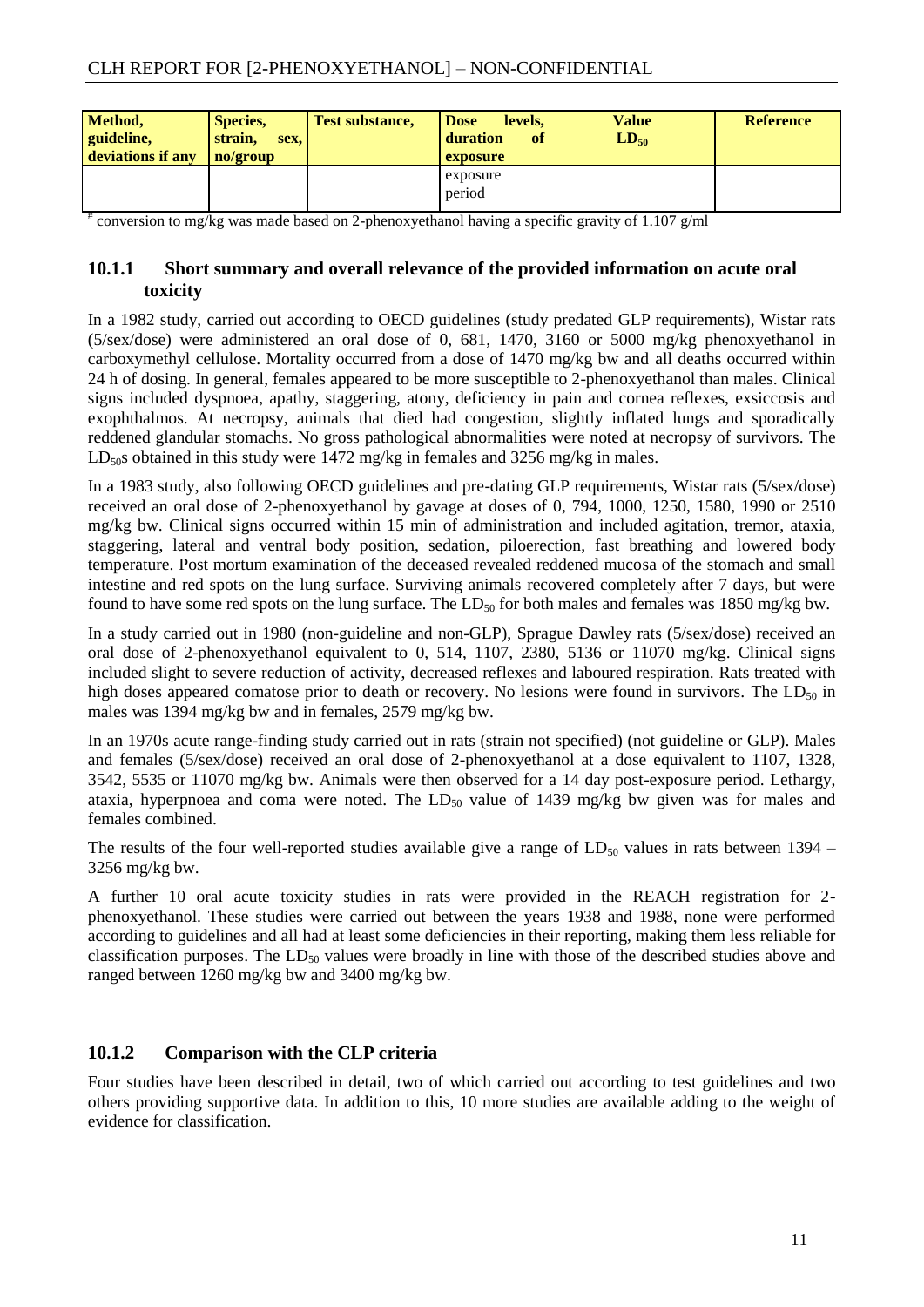For the four studies described above, the  $LD_{50}$  values ranged between 1394 mg/kg bw and 3256 mg/kg bw. These values were supported by a number of lower quality studies carried out in rats, where  $LD<sub>50</sub>$  ranged between 1260 mg/kg bw and 3400 mg/kg bw.

Therefore, the results of the available acute oral toxicity studies, all performed in rats, provide a consistent toxicological view for this endpoint.

According to CLP, classification is based on the lowest acute toxicity estimate (ATE) value available i.e. the lowest ATE in the most sensitive appropriate species tested. However, expert judgement may allow another ATE value to be used in preference, provided this can be supported by a robust justification.

2-Phenoxyethanol meets the criteria for classification in acute oral toxicity category 4 (300 < ATE  $\leq$  2000). The lowest  $LD_{50}$  value of 1394 mg/kg bw shall be used as the Acute Toxicity Estimate (ATE).

#### <span id="page-14-0"></span>**10.1.3 Conclusion on classification and labelling for acute oral toxicity**

**Acute Tox. 4; H302: harmful if swallowed ATE = 1394 mg/kg bw**

#### <span id="page-14-1"></span>**10.2 Acute toxicity – dermal route**

This endpoint is not addressed in this dossier.

#### **10.3 Acute toxicity - inhalation route**

One acute inhalation study in rats and 14-day inhalation study in rats are available.

**Table 8: Summary table of animal studies on acute inhalation toxicity**

| Method,<br>guideline,<br>deviations if any | Species, strain,<br>sex, no/group | Test substance, ,<br>form and<br>particle size<br>(MMAD) | Dose levels,<br>duration of<br>exposure | <b>Value</b><br>$LC_{50}$           | <b>Reference</b>   |
|--------------------------------------------|-----------------------------------|----------------------------------------------------------|-----------------------------------------|-------------------------------------|--------------------|
| inhalation<br>Acute                        | Rats.<br>strain                   | not 2-Phenoxyethanol                                     | 57 mg/m <sup>3</sup>                    | $> 57$ mg/m <sup>3</sup> ( $\equiv$ | dCAR: Doc IIA;     |
| study                                      | specified                         | Purity unknown                                           | 8 h exposure                            | $0.057 \text{ mg/l}$                | Section 3.2        |
| Non-guideline                              | Sex not specified                 | Saturated vapour                                         |                                         |                                     | $($ Anon. 1963 $)$ |
| Non-GLP                                    | 12/dose                           |                                                          |                                         |                                     |                    |

#### **Table 9: Summary table of other studies relevant for acute inhalation toxicity**

| <b>Type</b><br><b>of</b><br>study/data                                  | <b>Test</b><br>substance,                                        | <b>Relevant information about the</b><br>study (as applicable)                                                                                                                             | <b>Observations</b>                                   | <b>Reference</b>                               |
|-------------------------------------------------------------------------|------------------------------------------------------------------|--------------------------------------------------------------------------------------------------------------------------------------------------------------------------------------------|-------------------------------------------------------|------------------------------------------------|
| $14$ -Day<br>inhalation<br>study<br>OECD 412<br><b>GLP</b><br>Nose-only | Rats, Wistar<br>Males<br>females<br>$(5/\text{sex}/\text{dose})$ | 2-Phenoxyethanol<br>and Purity > 99.9 %<br>Aerosol (dusts and mists)<br>MMAD: $1 - 1.2 \mu m$<br>Doses: 0, 48.2, 246, 1070 mg/m <sup>3</sup><br>Exposure: 6 h/day 5 days/week<br>for $14d$ | $LC_{50} > 1070$ mg/m <sup>3</sup> ( $\equiv 1$ mg/l) | dCAR: Doc IIA;<br>Section 3.5<br>(Anon. 2007c) |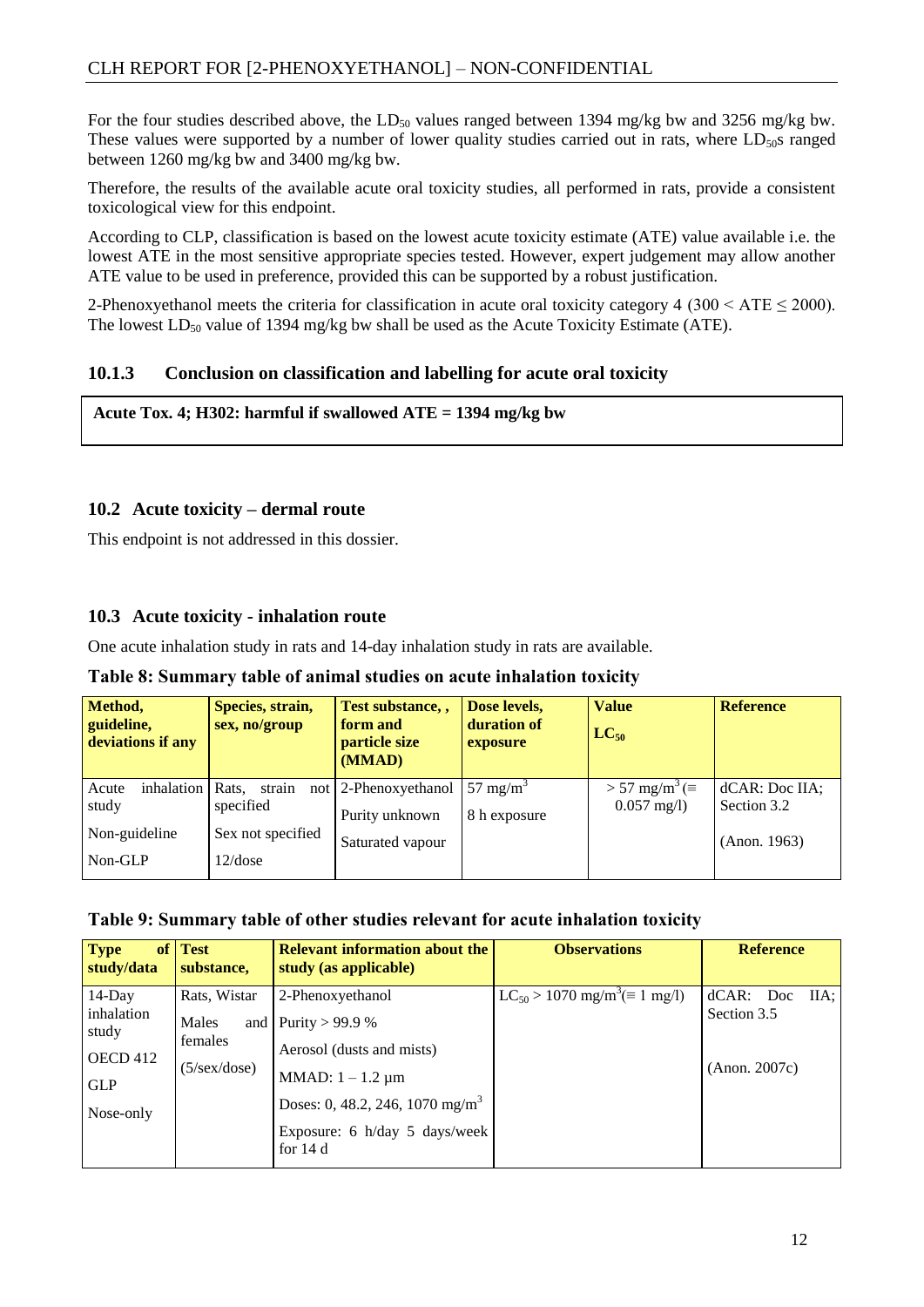#### <span id="page-15-0"></span>**10.3.1 Short summary and overall relevance of the provided information on acute inhalation toxicity**

There is one acute inhalation study available in rats. The study was not carried out according to guidelines nor was it performed to GLP standards. Very little detail was provided, including the strain of rat used, the sex or the purity of the substance tested. Dose levels were not given but it was reported that 2 phenoxyethanol was administered to rats as a saturated vapour for 8 h. Taking into account the vapour pressure of 2-phenoxyethanol (0.01 – 0.014 hPa at 20 °C), the corresponding intake was 57 mg/m<sup>3</sup> (0.057 mg/l) (calculation made following Section 3.1.2.3.2, Guidance of the Application of the CLP Criteria conversions). Exposure did not result in any deaths or any clinical signs, therefore the LC<sub>50</sub> was  $> 0.057$ mg/l.

Further information is provided in a sub-acute inhalation toxicity study carried out according to OECD guidelines and GLP. During this study, male and female Wistar rats were esposed to 2-phenoxyethanol (nose-only) at doses of 0, 48.2, 246 or 1070 mg/m<sup>3</sup> for 6 h/day, 5 days/week for 14 days. No deaths were recorded throughout the study, therefore the  $LC_{50}$  from this study was  $> 1070$  mg/m<sup>3</sup> (1.07 mg/l).

### <span id="page-15-1"></span>**10.3.2 Comparison with the CLP criteria**

The results of an acute toxicity study in rats report an LC<sub>50</sub> value of > 57 mg/m<sup>3</sup> ( $\equiv 0.057$  mg/l) (vapour). This is supported by an LC<sub>50</sub> of > 1070 mg/m<sup>3</sup> ( $\equiv$  > 1.07 mg/l) (dusts/mists) derived from a sub-acute inhalation toxicity study, also carried out in rats. As 2-phenoxyethanol has not been tested above 1 mg/l and there were no deaths below this concentration, no classification is proposed for acute toxicity by the inhalation route.

### <span id="page-15-2"></span>**10.3.3 Conclusion on classification and labelling for acute inhalation toxicity**

#### **Not classified.**

**Data conclusive but not sufficient for classification.**

#### <span id="page-15-3"></span>**10.4 Skin corrosion/irritation**

This end point will not be considered in this dossier.

#### <span id="page-15-4"></span>**10.5 Serious eye damage/eye irritation**

A number of eye irritation studies were available in the REACH Registration, but only two of these were provided with sufficient study details to be useful for classification purposes. Of these two studies, detailed below, only one was reported in the dCAR (Anon. 1983).

| Method,<br>guideline,<br>deviations if<br>any    | <b>Species,</b><br>strain,<br>sex.<br>no/group | <b>Test</b><br>substance, | <b>Dose</b><br><b>levels</b><br>duration<br>of<br>exposure | <b>Results</b><br>- Observations and time point of onset<br>- Mean scores/animal<br>- Reversibility   | <b>Reference</b>              |
|--------------------------------------------------|------------------------------------------------|---------------------------|------------------------------------------------------------|-------------------------------------------------------------------------------------------------------|-------------------------------|
| Eye irritation                                   | Rabbits,                                       | $2 -$                     | $0.1$ ml                                                   | Average scores (24, 48 and 72 h):                                                                     | Unamed                        |
| study                                            | Russian                                        | Phenoxyethanol            | undiluted                                                  | Cornea: 1, 1, 1, 1, 1, 1                                                                              | study report                  |
| <b>OECD 405</b>                                  | White                                          | (Marlophen P1)            | 1, 24, 48,                                                 | Iris: 0.3, 0, 1, 1.7, 1.3, 0.7                                                                        | 1983 (taken<br>from           |
| Non-GLP<br>(study pre-<br>dated<br>requirements) | $n=6$<br>$(3/\text{sex})$                      | Purity $> 99%$            | 72 hours<br>and 8, 15<br>and 21<br>days after              | Conjunctival redness: 1, 1.3, 0.67, 0.67, 0.3, 1.3<br>Conjunctival chemosis: 0.3, 0.3, 0.3, 0, 0.3, 0 | <b>REACH</b><br>registration) |

**Table 10: Summary table of animal studies on serious eye damage/eye irritation**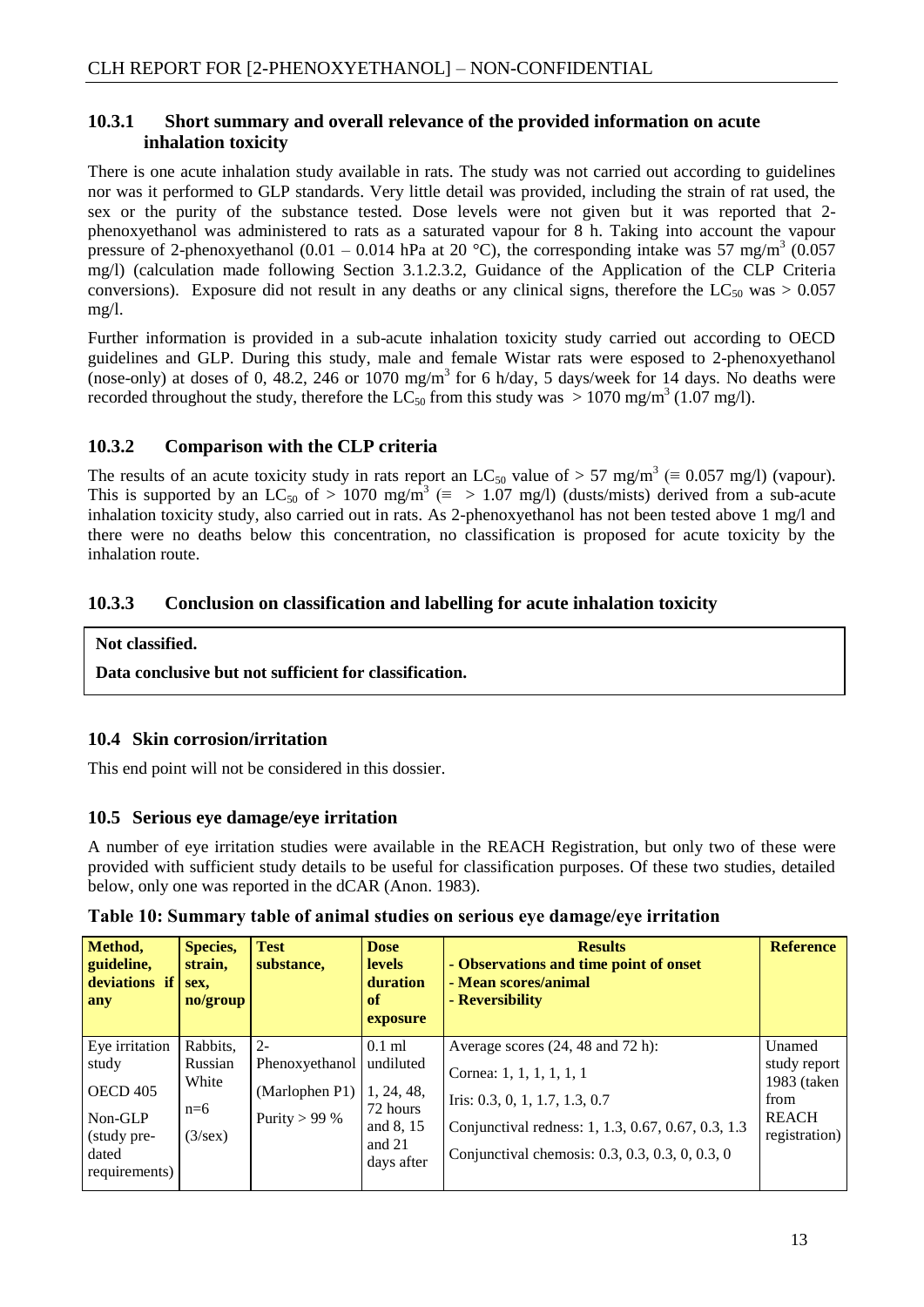| Eye irritation<br>study<br>OECD 405<br>Non-GLP<br>(study pre-<br>dated<br>requirements) | Rabbits,<br>Vienna<br>White<br>$n=3(1)$<br>male, 2<br>females) | $2 -$<br>Phenoxyethanol<br>(technical)<br>grade)<br>Purity unknown | application<br>$0.1$ ml<br>undiluted<br>1, 24, 48,<br>72 hours<br>and $15$<br>days after<br>application | Reversible in 5/6 animals<br>Corneal opacity in 1/6 animals on day 21<br>Average scores (24, 48 and 72 h):<br>Cornea: 1, 1.3, 1.3<br>Iris: $1, 1, 1$<br>Conjunctival redness: 2, 1.7, 1.3<br>Conjunctival chemosis: 1.3, 0.3, 0.3 | dCAR: Doc<br>IIA:<br><b>Section</b><br>3.3.2<br>(Anon.<br>1983) |
|-----------------------------------------------------------------------------------------|----------------------------------------------------------------|--------------------------------------------------------------------|---------------------------------------------------------------------------------------------------------|-----------------------------------------------------------------------------------------------------------------------------------------------------------------------------------------------------------------------------------|-----------------------------------------------------------------|
|                                                                                         |                                                                |                                                                    |                                                                                                         | Reversible in 2/3 animals<br>Slight corneal opacity in 1/3 animals on day 15                                                                                                                                                      |                                                                 |

#### <span id="page-16-0"></span>**10.5.1 Short summary and overall relevance of the provided information on serious eye damage/eye irritation**

A 1983 study is available in the REACH registration dossier for 2-phenoxyethanol. This study was carried out according to OECD guidelines, but predating GLP requirements, in Russian White rabbits (3/sex). One eye of each rabbit was treated with 2-phenoxyethanol (0.1 ml undiluted) and the animals were observed for 21 days. Irritation was observed, mainly to the cornea with a score of 1 in all animals (mean scores over 24, 48 and 72 h). The corneal opacity observed was reversible within 15 days for all animals except one who continued to have corneal opacity to the end of the 21 day study period.

To conclude, 2-phenoxyethanol caused irreversible irritation to the eyes of rabbits.

An eye irritation study was carried out using Vienna White rabbits, following OECD guidelines, but predating requirments to perform according to GLP (Anon. 1983). 2-Phenoxyethanol [0.1 ml of undiluted technical grade (purity unknown)] was instilled into one eye of three rabbits (1 male and 2 females) and left in place for an observation period of 15 days. During this time irritation was observed which was exhibited as corneal opacity, iris lesions and redness and swelling of the conjunctiva in all animals. The score for corneal opacity in all 3 animals was  $\geq 1$ . Additionally, occuring in at least one animal, at least one timepoint was pupil narrowness, scarred retraction of the eyelid, marginal corneal vascularisation and suppuration. Symptoms had resolved in 2/3 animals by the end of the 15 day observation period. However, the third animal displayed a slight corneal opacity on day 15, restricted to less than one quarter of the corneal area.

In conclusion, 2-phenoxyethanol caused irritation to the eyes of rabbits that was found not to be completely reversible within a 15 day observation period.

The REACH registration contains a further 9 studies, none of which were performed to test guidelines and all limited in their reporting (diluted material used, no scoring at all or very limited data and reporting). Eight of the nine studies indicated that 2-phenoxyethanol caused irritation to the eye. One of these indicated that the irritation was more serious (15 % dilution in propylene glycol) with signs of corneal necrosis (study carried out in 1949) and one showed no irritation at all – however, in this study, the test substance was diluted in water. Of these eight studies only three provided information on reversibility of effects, in each of these studies, all eye irritation was resolved within 14 days or less.

Therefore, whilst these studies are not suitable for classification purposes, they offer further support that 2 phenoxyethanol causes eye irritation in animal studies.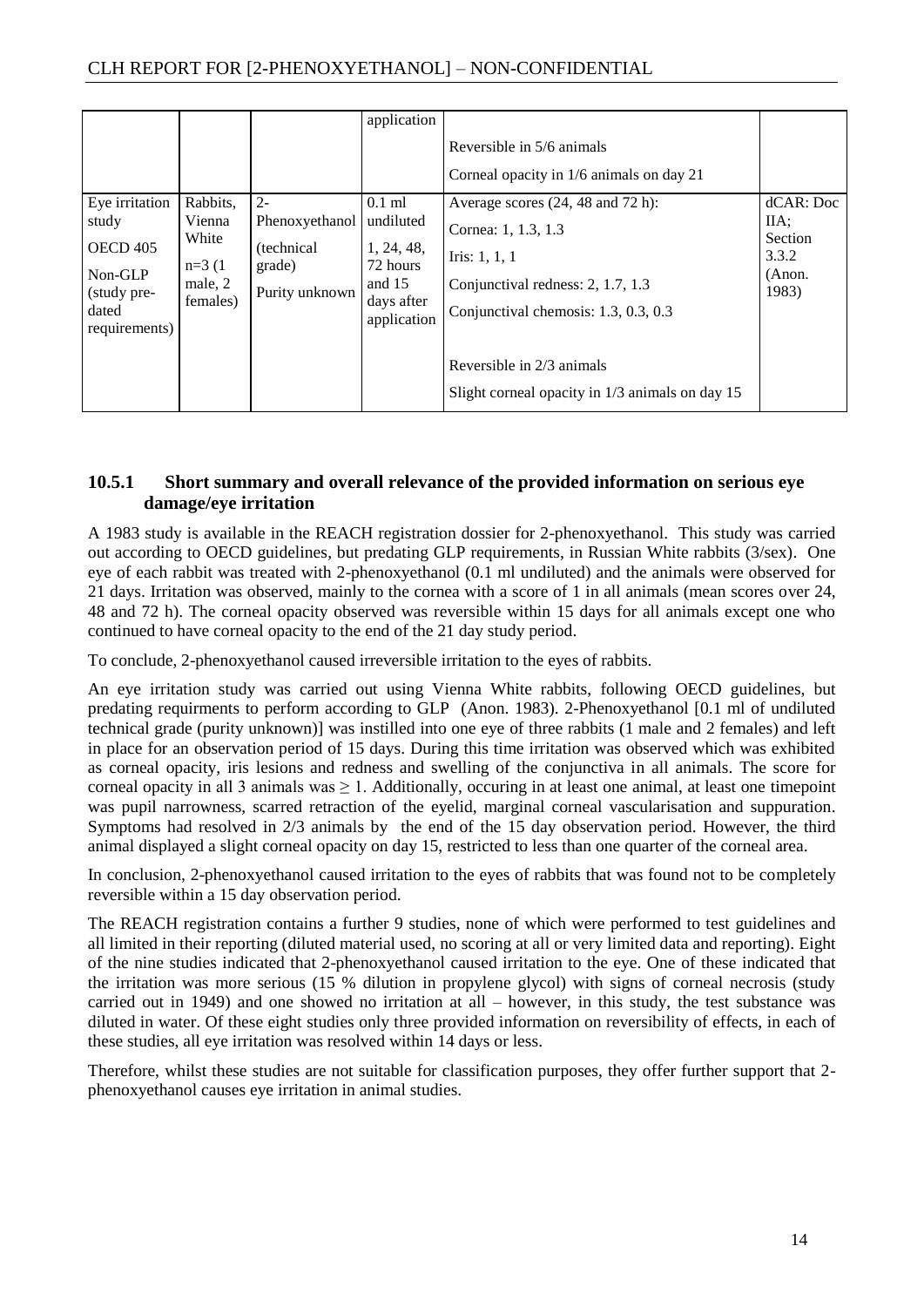#### <span id="page-17-0"></span>**10.5.2 Comparison with the CLP criteria**

According to the CLP criteria, a substance shall be classified for reversible effects to the eyes (category 2) if, when applied to the eye of an animals, a substance produces:

At least in 2 of 3 tested animals, a positive response of:

Corneal opacity  $\geq 1$  and/or

Iritis  $\geq 1$ , and/or

Conjunctival redness  $\geq 2$  and/or

Conjunctival chemosis  $\geq 2$ 

Calculated as the mean scores following grading at 24, 48 and 72 hours after instillation of the test material which <u>fully reverses</u> within an observation period of 21 days.

The results of two guideline eye irritation studies in rabbits both showed a score (average 24, 48, 72 h) of  $\geq 1$ for corneal opacity (in 6/6 rabbits and 3/3 rabbits respectively). Both studies clearly meet the criteria. At a minimum, 2-phenoxyethanol should be classified in category 2 for eye irritation. However, in one study (Anon. 1983), 1 of the 3 tested animals continued to have corneal opacity to the end of the study period of 15 days. This study period was shorter than the usual observation period of 21 days and the corneal opacity observed was reported as mild and affecting less than one quarter of the corneal area.

Where any doubt remains due to the shorter observation period of this study, the study taken from the REACH registration allays this as 1 of the 6 tested animals also had corneal opacity that had not fully resolved by the end of the 21 day study period. Therefore, in accordance with the classification criteria for category 1, it is proposed to classify for irreversible effects to the eye, category 1, on the basis that at least one animal had effects to the cornea that were not *fully* reversed within an observation period of 21 days.

#### <span id="page-17-1"></span>**10.5.3 Conclusion on classification and labelling for serious eye damage/eye irritation**

#### **Eye Dam. 1; H318: Causes serious eye damage.**

#### <span id="page-17-2"></span>**10.6 Respiratory sensitisation**

This endpoint is not considered in this dossier.

#### <span id="page-17-3"></span>**10.7 Skin sensitisation**

This end point is not considered in this dossier.

#### <span id="page-17-4"></span>**10.8 Germ cell mutagenicity**

This end point is not considered in this dossier.

#### <span id="page-17-5"></span>**10.9 Reproductive toxicity**

This endpoint is not considered in this dossier.

#### <span id="page-17-6"></span>**10.10 Specific target organ toxicity-single exposure**

The most relevant study for consideration of STOT-SE is a 14-day repeated dose study, carried out by the inhalation route in rats.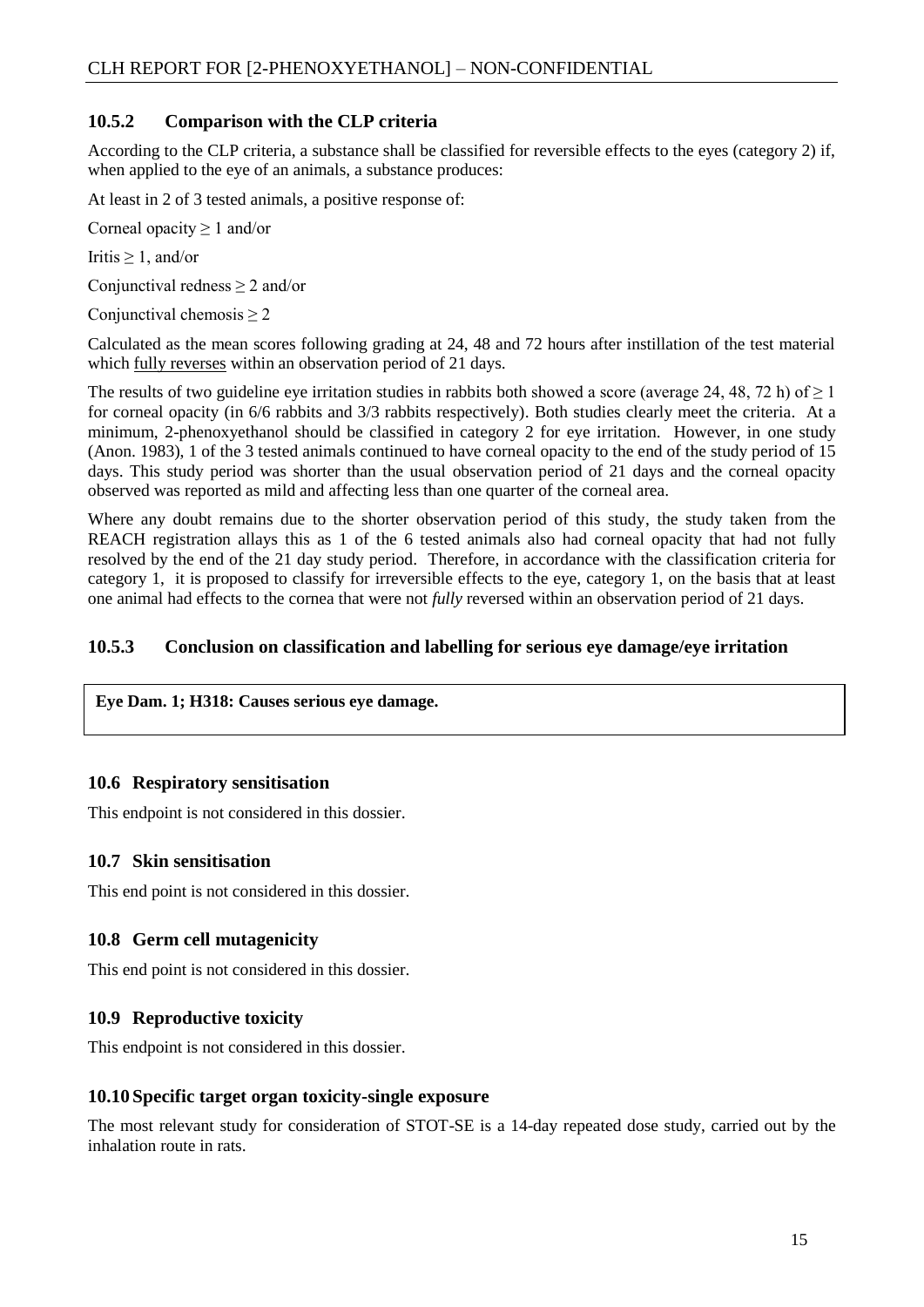# **Table 11: Summary table of animal studies on STOT SE**

↑↓ denote an increase or decrease in a parameter with respect to the control value  $abs. = absolute$ 

rel. = relative

| Method,<br>guideline,<br>deviations if | <b>Test substance,</b><br>route of<br>exposure, dose | <b>Results</b> | <b>Reference</b> |
|----------------------------------------|------------------------------------------------------|----------------|------------------|
| any, species,<br>strain, sex,          | levels, duration<br>of exposure                      |                |                  |
| no/group                               |                                                      |                |                  |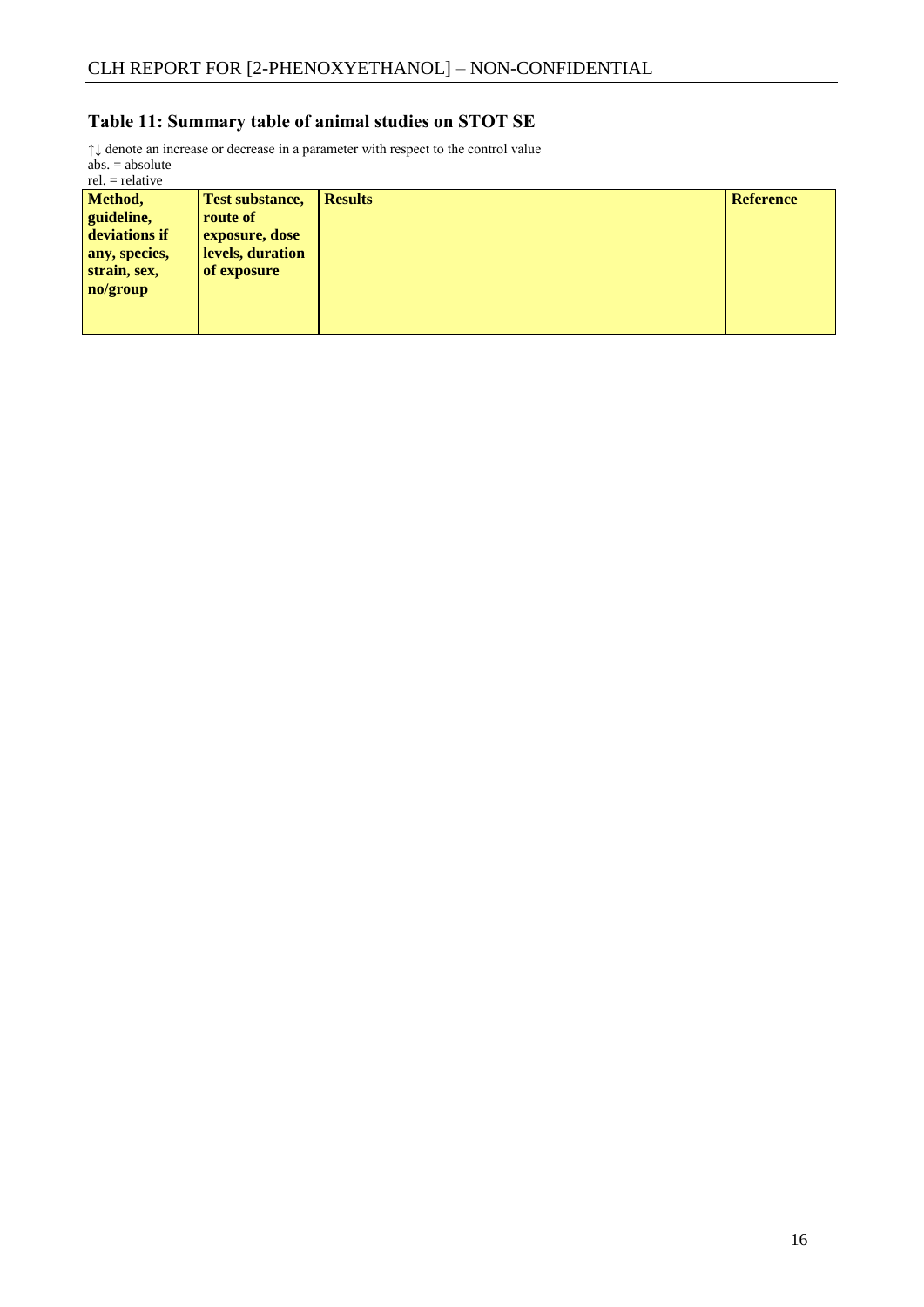| $14$ -day                                           | $2 -$                                                | $\frac{1070 \text{ mg/m}^3}{(1.07 \text{ mg/l})}$ :                                                                              | dCAR: Doc           |
|-----------------------------------------------------|------------------------------------------------------|----------------------------------------------------------------------------------------------------------------------------------|---------------------|
| inhalation study<br>in rats                         | Phenoxyethanol<br>$( > 99.9 %$ pure)                 | Organ weights:                                                                                                                   | IIA; Section<br>3.5 |
| Wistar                                              | 0, 48.2, 246 or                                      | $\uparrow$ Lung weight in males (abs. 20.4 % and rel. 19.3 %)*                                                                   |                     |
| $(5/\text{sex/group})$                              | $1070 \text{ mg/m}^3$                                |                                                                                                                                  | (Anon. 2007c)       |
| OECD 412                                            | (Equivalent to 0,<br>0.0482,<br>0.246                | Histopathology:                                                                                                                  |                     |
| <b>GLP</b>                                          | and $1.07$ mg/l)                                     | Degeneration/squamous metaplasia of respiratory epithelium in<br>the nasal cavity $(5/5 \text{ males and } 5/5 \text{ females})$ |                     |
|                                                     | <b>Nose</b><br>only<br>exposure                      | Hyperplasia of the respiratory epithelium in the nasal cavity<br>(5/5 males and 5/5 females)                                     |                     |
|                                                     | MMAD: $1 - 1.2$<br>$\mu$ m                           | Inflammatory cell infiltrates in the submucosa of the nasal<br>cavity (5/5 males, 3/5 females)                                   |                     |
| Rats were<br>exposed to a<br>mixture of             | 5<br>h/day,<br>6<br>days/week for 14<br>days<br>(10) | Metaplastic squamous epithelium of base of epiglottis (4/5)<br>males, 4/5 females)                                               |                     |
| vapour and<br>aerosol. The<br>Applicant             | exposures)                                           | Minimal to mild hypertrophy of respiratory epithelium (5/5)<br>males, 4/5 females)                                               |                     |
| confirms that at<br>the LOAEL,<br>there was very    |                                                      | Minimal to mild hyperplasia of mucous cells (5/5 males, 4/5)<br>females)                                                         |                     |
| little vapour.<br>Therefore, the<br>guidance values |                                                      | 246 mg/m <sup>3</sup> (0.246 mg/l):                                                                                              |                     |
| used to assist in                                   |                                                      | Organ weights:                                                                                                                   |                     |
| classification<br>are those for<br>aerosols (dusts  |                                                      | $\uparrow$ Lung weight (abs.) in males (11.8 %)*                                                                                 |                     |
| and mists): Cat<br>$1, C \leq 1.0$ mg/L             |                                                      | Histopathology:                                                                                                                  |                     |
| and Cat 2, $5.0 \ge$<br>$C > 1.0$ mg/L              |                                                      | Degeneration/squamous metaplasia of respiratory epithelium in<br>the nasal cavity $(1/5 \text{ males and } 3/5 \text{ females})$ |                     |
|                                                     |                                                      | Hyperplasia of the respiratory epithelium in the nasal cavity<br>$(5/5$ males and $5/5$ females)                                 |                     |
|                                                     |                                                      | Inflammatory cell infiltrates in the submucosa of the nasal<br>cavity (5/5 males, 4/5 females)                                   |                     |
|                                                     |                                                      | Metaplastic squamous epithelium of base of epiglottis (1/5)<br>females only)                                                     |                     |
|                                                     |                                                      | Minimal to mild hypertrophy of respiratory epithelium (5/5)<br>males, 4/5 females)                                               |                     |
|                                                     |                                                      | Minimal to mild hyperplasia of mucous cells (3/5 males and<br>females)                                                           |                     |
|                                                     |                                                      | $48.2 \text{ mg/m}^3$ (0.048 mg/l):<br>No treatment-related effects.                                                             |                     |
|                                                     |                                                      | NOAEC: $48.2 \text{ mg/m}^3 (0.048 \text{ mg/l})$                                                                                |                     |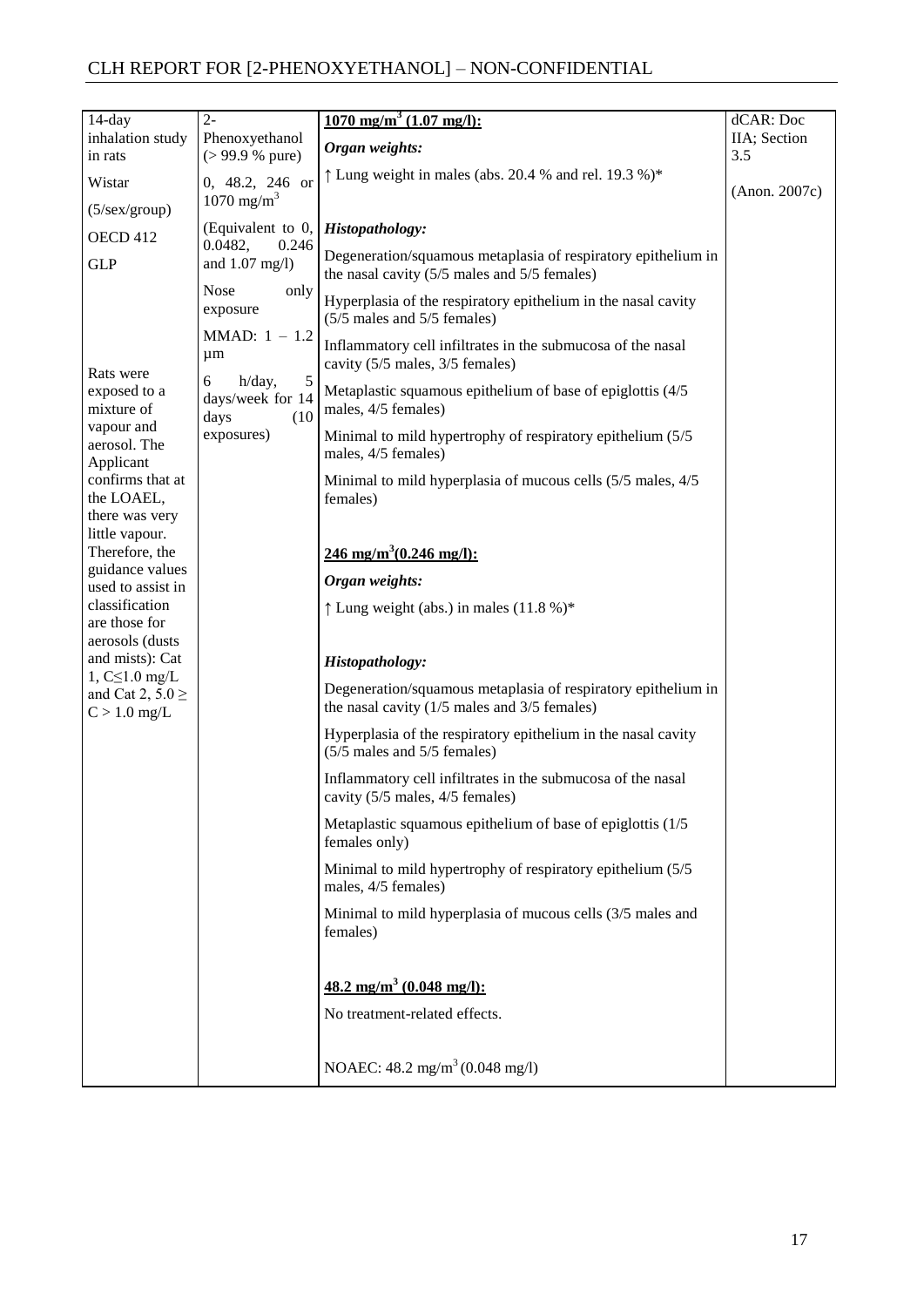#### <span id="page-20-0"></span>**10.10.1 Short summary and overall relevance of the provided information on specific target organ toxicity – single exposure**

The acute oral and inhalation studies are summarised in section 10.1 (refer to tables 7 and 8).

Four acute oral studies in rats are presented. Clinical signs observed included dyspnoea, apathy, agitation, tremor, ataxia and lethargy. In animals that died, necropsy revealed congestion and/or slightly inflated lungs and in some cases reddened glandular stomachs. These signs were considered signs of general toxicity, generally occurring at doses leading to impending death and are not considered further under STOT-SE.

An acute inhalation study is also available. Little information was provided but no deaths or clinical signs were reported at the single tested vapour concentration of 0.057 mg/l. However, the results of a 14-day repeated dose study in rats provide information pertinent to this endpoint.

An inhalation study in Wistar rats was carried out according to OECD test guidelines and GLP. Animals (5/sex/dose) were exposed to 2-phenoxyethanol (nose-only exposure) at a vapour concentration of 0, 48.2, 246 or 1070 mg/m<sup>3</sup> for 6h/day, 5 days/week for 14 days (equivalent to 0, 0.0482, 0.246 and 1.07 mg/l). Due to the low vapour pressure of 2-phenoxyethanol a mixture of vapour and aerosol was tested. The Applicants state that at the LOAEL  $[246 \text{ mg/m}^3$  (taken from the dCAR)], there was very little vapour and exposure was mostly due to the aerosol form of the test substance.

No clinical signs of toxicity were observed and there were no treatment-related changes to haematological or clinical chemistry parameters. Following histopathological examination, the respiratory tract, with substance-related lesions to the nasal cavity and larynx, and the lungs were the target organs. Only animals in the top two dose groups were affected. In males, lung weight was increased (abs. 20.4 % and rel. 19.3 % at 1.07 mg/l and rel. 11.8 % at 0.246 mg/l). All other organ weights measured showed no statistical or biologically relevant changes compared to the control group. Minimal to mild degeneration of the respiratory epithelium was observed in the anterior part of the nasal septum and the lateral nasal wall of the nasal cavity; this was characterised by a decreased thickness of the epithelium with areas of squamous metaplasia. Minimal to mild inflammatory cell infiltrates (mainly comprising neutrophils, lymphocytes and plasma cells) occurred in the sub-mucosa of the septum. A hyperplasia/hypertrophy of the respiratory epithelium (characterised by an increase in the thickness of the epithelium with occasionally increased numbers of epithelial cells), mainly affecting the nasal septum of the posterior nasal cavity, was also diagnosed. In some animals, the epithelium showed cyst-like structures or an irregular organisation. Other findings included a minimal to mild increase in the thickness of the respiratory epithelium of small and terminal bronchi and minimal to mild increase of mucous cells within the larger bronchi. In males and females of the top dose group it was also found that the base of the epiglottis was covered by metaplastic squamous epithelium (graded as minimal in 7/10 animals and slight in 1/10 animals at the top dose and minimal in all animals affected in the mid dose).

These morphological changes occurring at the mid and top doses were considered indicative of respiratory irritation. No adverse effects were seen at the lowest exposure level.

#### <span id="page-20-1"></span>**10.10.2 Comparison with the CLP criteria**

Specific target organ toxicity (single exposure) is defined as specific, non lethal target organ toxicity arising from a single exposure to a substance or mixture. All significant health effects that can impair function, both reversible and irreversible, immediate and/or delayed and not specifically covered by the acute toxicity classifications should be included.

Classification in categories 1 and 2 is for substances causing non lethal "significant and/or severe toxic effects", with the dose level at which the effect occurs covering the basis for the categorisation. In the acute and repeated dose studies available there was no evidence of specific target organ toxicity relevant for classification in categories 1 or 2. Classification with STOT-SE 3 is reserved for substances/mixtures causing "transient effects" following a single exposure, specifically respiratory tract irritation (RTI) and narcotic effects.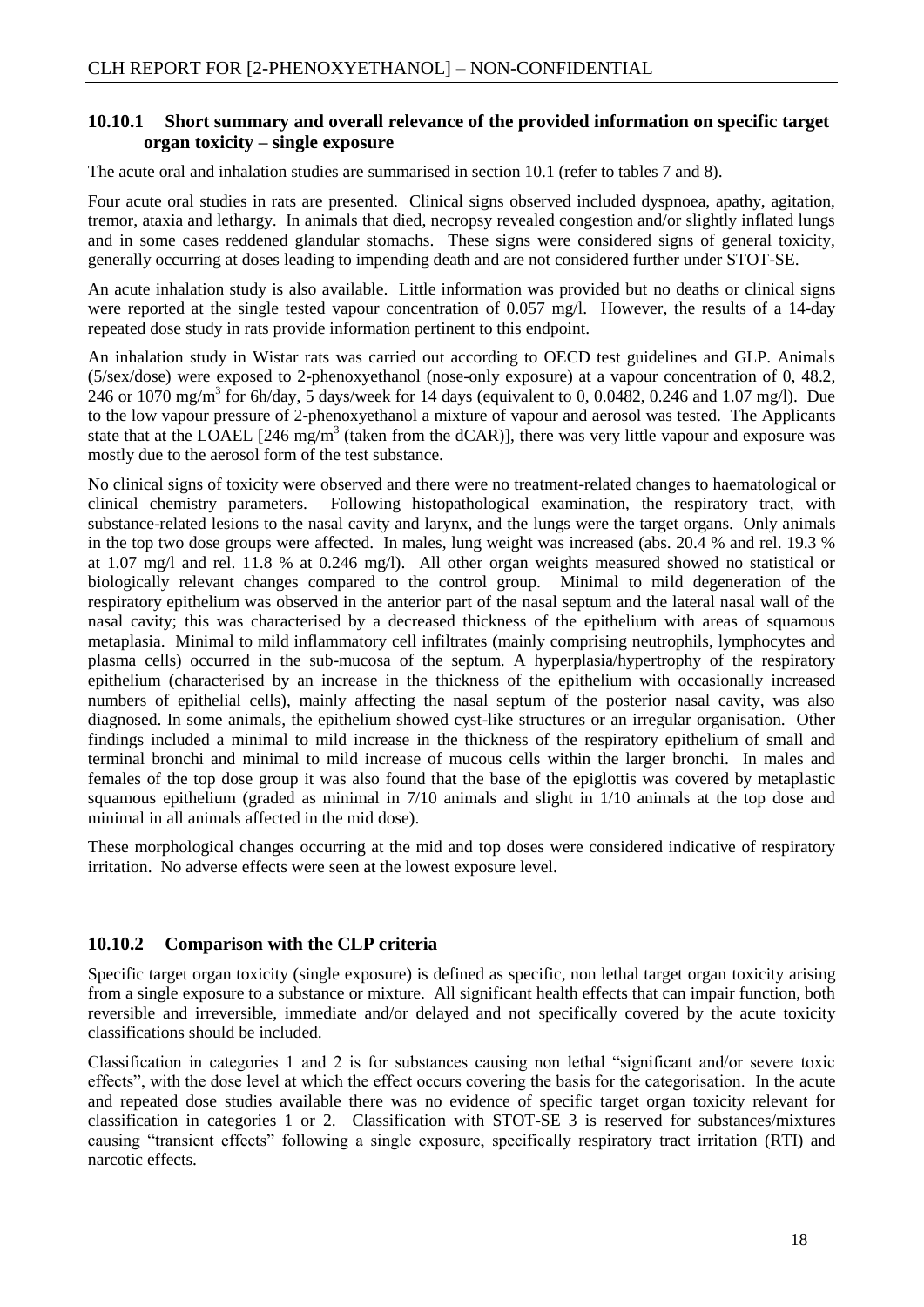A single inhalation study, designed with particular emphasis placed on potential effects to the respiratory tract was carried out for 14-days in rats. Signs of degeneration and metaplasia were noted in the nasal cavity and squamous metaplasia was observed in the larynx of mid and top dosed animals. The effects observed were generally described as minimal to mild, occurring from a dose of 246 mg/m<sup>3</sup> (0.246 mg/l). As the dose was increased to 1070 mg/m<sup>3</sup>, more animals were affected but the severity remained the same.

The European Society of Toxicologic Pathology held an expert workshop on the toxicologic significance of squamous metaplasia of the larynx in rodents and its relevance to humans (Kaufmann et al., 2009), during which it was concluded that focal epithelial changes of the larynx epithelium occurring predominantly at the base of the epiglottis should be described as epithelial alterations rather than laryngeal squamous metaplasia. It is recognised that, in rodents, the epithelium lining at the base of the epiglottis is the area most susceptible to changes induced by respiratory irritants (Renne et al., 1993), and that most squamous metaplasia of the larynx is a reversible response to chronic irritation.

There were no such findings reported in the acute inhalation study (Section 10.3), however the dose used was similar to the lowest dose used in the 14-day study, at which no treatment-related effects were observed.

According to the guidance, there are currently no validated animal tests that deal specifically with RTI, however useful information may be obtained from single and repeated inhalation toxicity tests. Clinical observations such as hyperemia, edema, minimal inflammation, thickened mucous layer which are reversible and may be reflective of the characteristic clinical symptoms of RTI. This special classification would occur only when more severe organ effects including in the respiratory system are not observed.

The findings observed in the 14-day inhalation study are indicative of reversible signs of respiratory irritatation. Although there are no data following a single dose, the study period was short, only 14 days, and the exposure levels used were low. Therefore, the minimal to mild metaplasia observed in the nasal cavity and larynx of rats are considered indicative of short-term adaptive changes to the irritant potential of 2 phenoxyethanol. Supporting this perspective is the ability of this substance to cause irritation to the eyes. Classification for STOT-SE 3, respiratory tract irritation, is warranted.

#### <span id="page-21-0"></span>**10.10.3 Conclusion on classification and labelling for STOT SE**

#### **STOT-SE Category 3; H335: May cause respiratory irritation.**

#### <span id="page-21-1"></span>**10.11 Specific target organ toxicity-repeated exposure**

There are a number of repeated dose studies carried out by the oral, dermal and inhalation routes available in both the dCAR (UK) and the publically-available REACH registration dossier. Many of these studies were of limited quality and not suitable for classification purposes. Those containing robust study information are included below. Studies carried out by the oral route include three 90-day studies (dietary, gavage and drinking water administration) and a 2-year carcinogenicity study (dietary), all in rats and a 90-day study (drinking water administration) and 2-year carcinogenicity study in mice (dietary). Also available are a 90 day dermal study in rabbits and a 14-day inhalation study in rats (the latter is included in Section 10.10).

#### **Table 11: Summary of animal studies on STOT RE**

↑↓ denote an increase or decrease in a parameter with respect to the control value abs. = absolute rel. = relative  $* P < 0.05$   $* P < 0.01$ NOAELs are specified as in the dCAR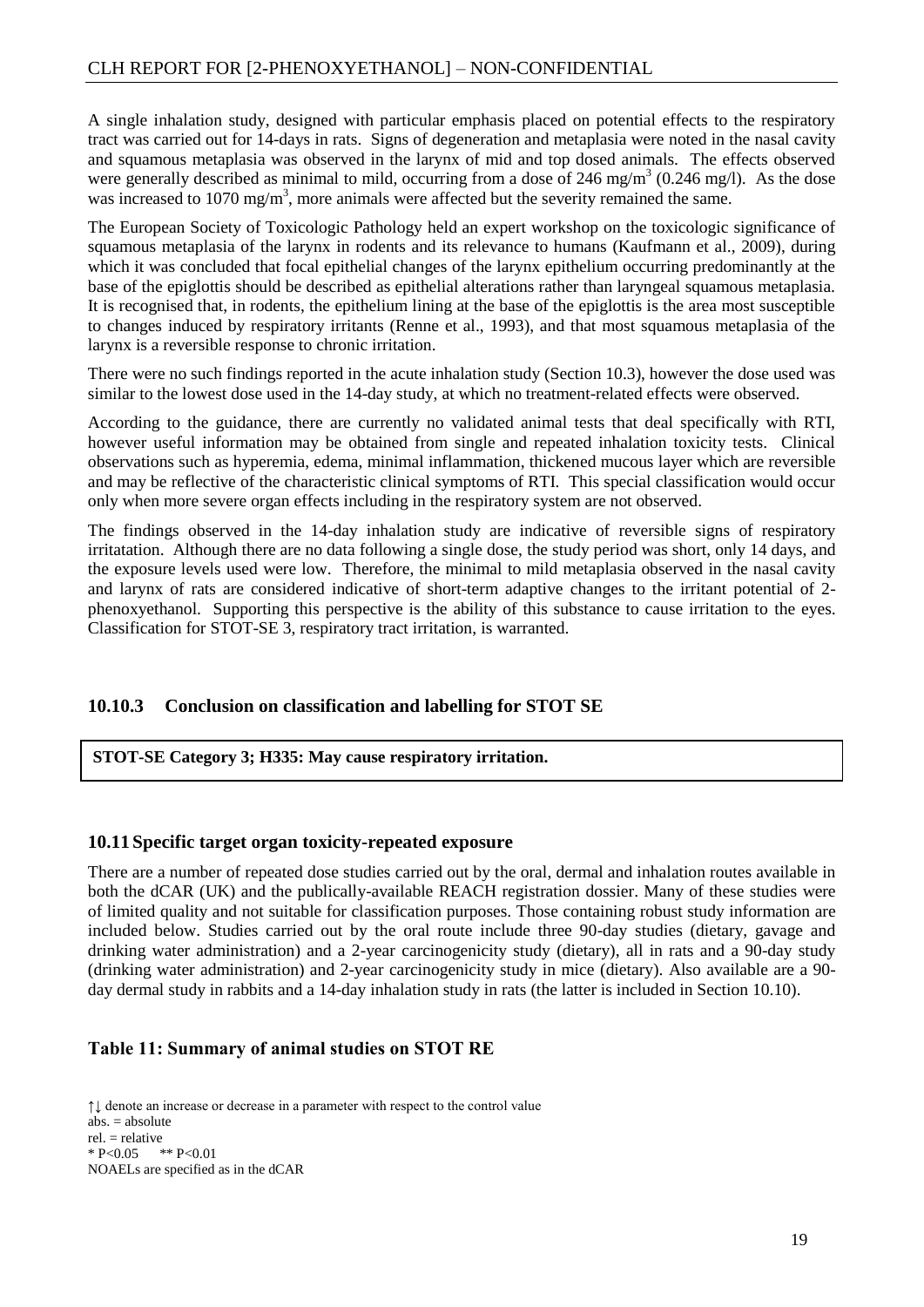| Method, guideline,<br>deviations if any,<br>species, strain, sex,<br>no/group                                                                             | <b>Test substance, route</b><br>of exposure, dose<br>levels, duration of<br>exposure                                                                                                       | <b>Results</b>                                                                                 |
|-----------------------------------------------------------------------------------------------------------------------------------------------------------|--------------------------------------------------------------------------------------------------------------------------------------------------------------------------------------------|------------------------------------------------------------------------------------------------|
|                                                                                                                                                           |                                                                                                                                                                                            | <b>ORAL STUDIES</b>                                                                            |
| 90-day oral study in<br>rats<br>Dietary<br>Wistar (10/sex/group<br>- main study,<br>5/sex/group satellite<br>groups)<br>OECD <sub>408</sub><br><b>GLP</b> | 2-Phenoxyethanol<br>(99.9 % pure)<br>0, 500, 2500, 10,000<br>ppm<br>(equivalent to 0, 34,<br>169 and 697 mg/kg<br>bw/day in males and<br>0, 50, 234 and 939<br>mg/kg bw/day in<br>females) | $\leq$ 10,000 ppm ( $\leq$ 697/939 mg/kg bw/day):<br>No treatment-related effects at any dose. |
| dCAR: Doc IIA;<br>Section 3.5<br>$($ Anon. 2002 $)$                                                                                                       | Satellite groups were<br>treated with 0 or<br>10000 ppm for 13<br>weeks, followed by a<br>4 week recovery<br>period.                                                                       |                                                                                                |
| Guidance values to<br>assist in<br>classification: STOT-<br>RE1: $C \le 10$ , STOT-<br>RE2: $10 < C \le 100$<br>mg/kg bw/day                              |                                                                                                                                                                                            | NOAEL: 10,000 ppm (697 mg/kg bw/day in males and 939 mg/kg<br>bw/day in females)               |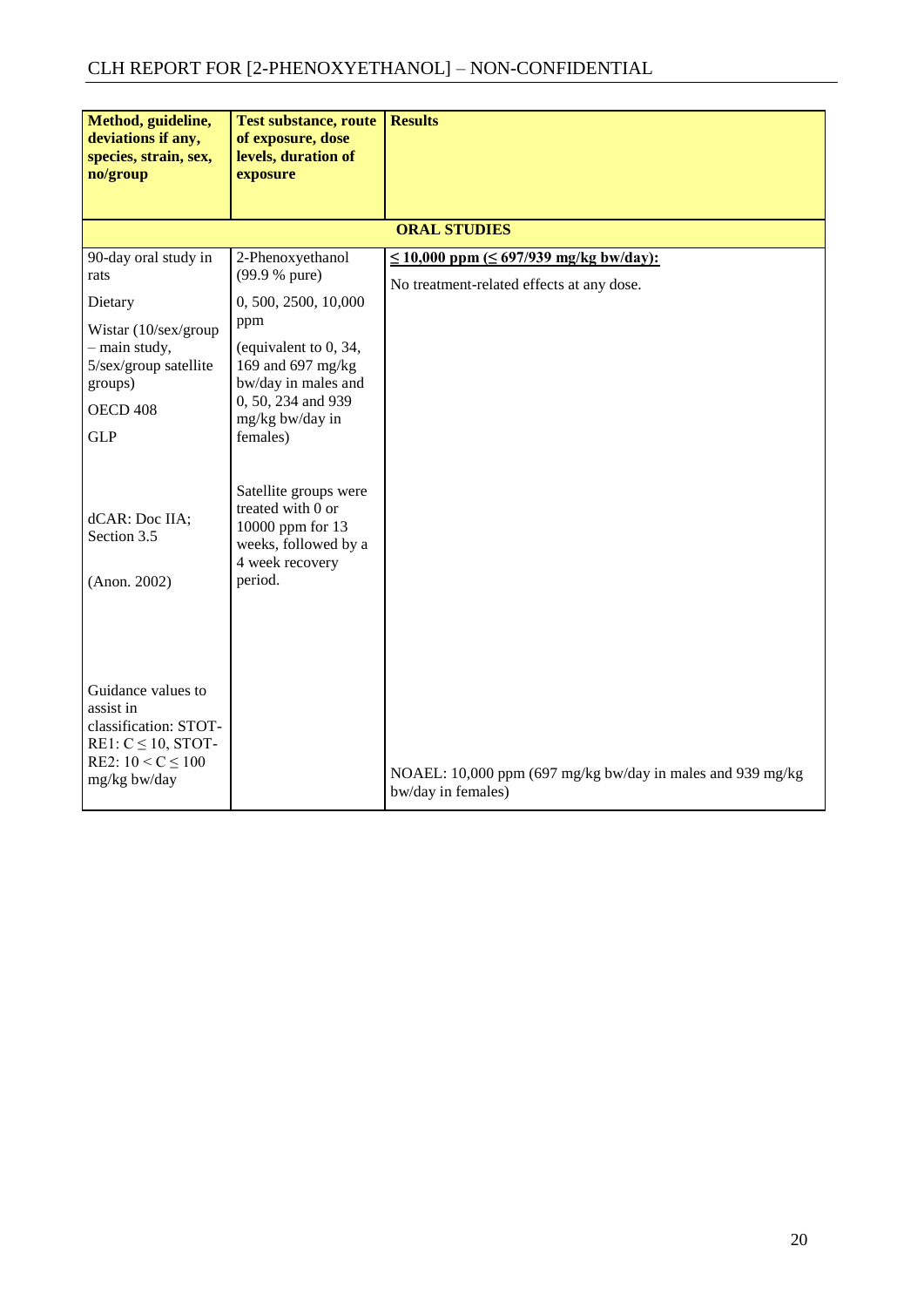| 90-day oral study in                                                                | 2-Phenoxyethanol<br>(               | 2000 mg/kg bw/day:                                                                                                                                                                                        |
|-------------------------------------------------------------------------------------|-------------------------------------|-----------------------------------------------------------------------------------------------------------------------------------------------------------------------------------------------------------|
| rats                                                                                | 99 % pure)                          | Observations:                                                                                                                                                                                             |
| Gavage                                                                              | 80,<br>400,<br>2000<br>0,           | $\uparrow$ Mortality – 4/15 females                                                                                                                                                                       |
| $CD$ (15/sex/group)                                                                 | bw/day<br>mg/kg<br>emulsified<br>in | $\downarrow$ Body weight gain – 17 %* lower than controls in males                                                                                                                                        |
| Non-guideline                                                                       | mucilage<br>tragacanth              | Organ weights:                                                                                                                                                                                            |
| Non-GLP                                                                             | (0.5 %) (5 ml/kg)                   | $\uparrow$ Liver – 48 %* greater than controls (abs. in females, rel. in males<br>and females)                                                                                                            |
| dCAR: Doc IIA;<br>Section 3.5                                                       |                                     | $\uparrow$ Kidney – 25 %* greater than controls (abs. in females, rel. in<br>males and females)<br>$\uparrow$ Thyroid – 57 %* greater than controls (abs. in females, rel. in<br>males and females)       |
| (Anon. 1977)                                                                        |                                     |                                                                                                                                                                                                           |
|                                                                                     |                                     | Haematology:<br>$\downarrow$ Erythrocyte count – 19 %* in females (week 12)<br>$\downarrow$ Packed cell volume - 10 %* in females<br>$\downarrow$ Haemoglobin – 12 %* in females                          |
| Guidance values to<br>assist in<br>classification: STOT-<br>RE1: $C \le 10$ , STOT- |                                     | <b>Clinical Chemistry:</b><br>$\uparrow$ Alkaline phosphatase in males – percentage not given in the study<br>report.                                                                                     |
| RE2: $10 < C \le 100$<br>mg/kg bw/day                                               |                                     | Histopathology:<br><b>Kidneys:</b><br>Prominent groups of distended tubules with associated basophilic<br>staining tubules and chronic inflammatory cell infiltration in 15/15<br>males and 11/15 females |
|                                                                                     |                                     | 400 mg/kg bw/day:                                                                                                                                                                                         |
|                                                                                     |                                     | Histopathology:<br><b>Kidneys:</b><br>Prominent groups of distended tubules with associated basophilic<br>staining tubules and chronic inflammatory cell infiltration in 3/15<br>males only               |
|                                                                                     |                                     | 80 mg/kg bw/day:                                                                                                                                                                                          |
|                                                                                     |                                     | No treatment-related effects.                                                                                                                                                                             |
|                                                                                     |                                     | NOAEL: 80 mg/kg bw/day                                                                                                                                                                                    |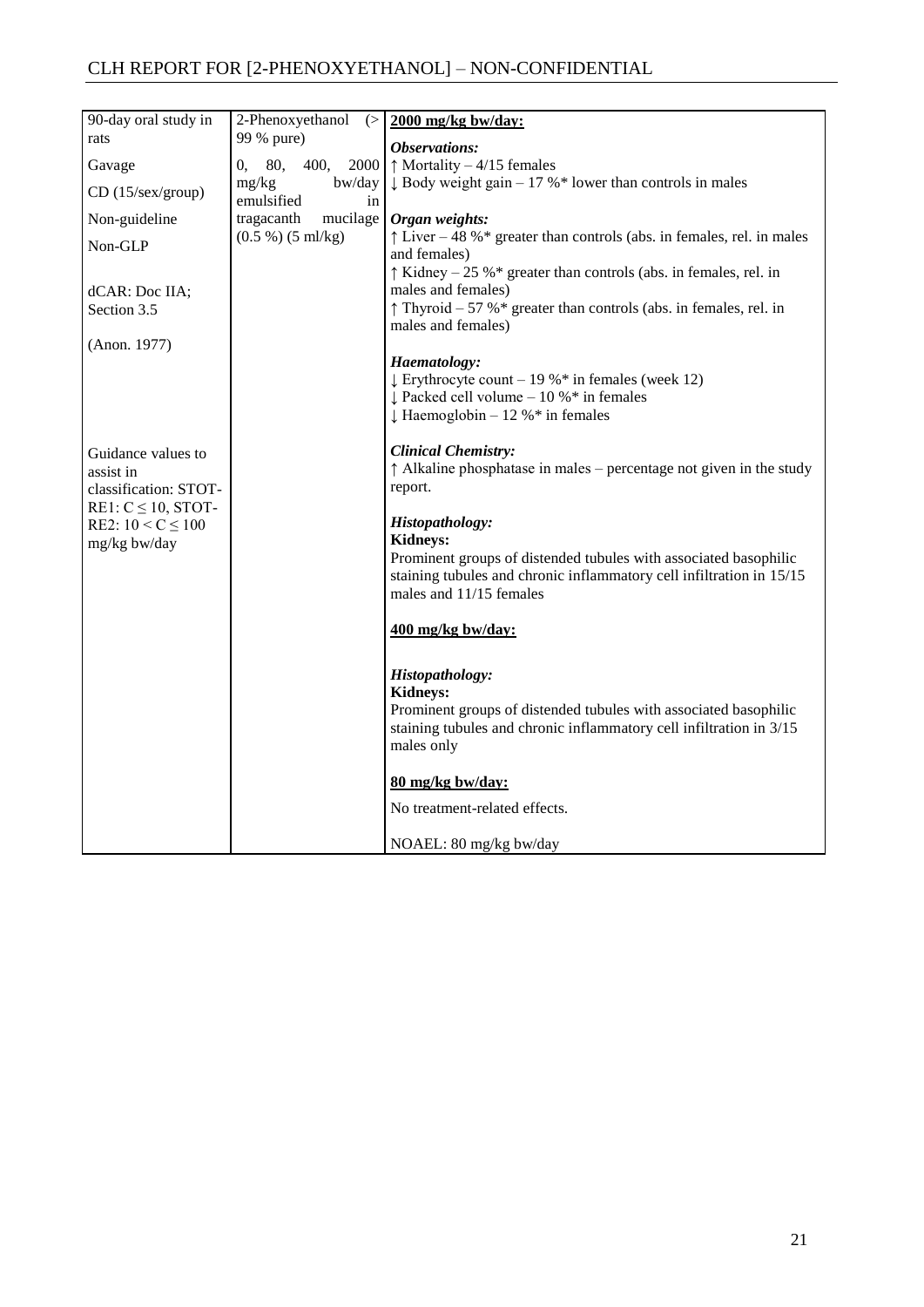| 90-day oral study in                                          | 2-Phenoxyethanol                                                                             | 20,000 mg/l (1514/1702 mg/kg bw/day):                                                                                                                                                  |
|---------------------------------------------------------------|----------------------------------------------------------------------------------------------|----------------------------------------------------------------------------------------------------------------------------------------------------------------------------------------|
| rats                                                          | (99.9 % pure)                                                                                | Observations:                                                                                                                                                                          |
| Drinking water                                                |                                                                                              | Mortality: 1/10 males<br>↓ Bodyweight: 19 % lower than controls in males and females                                                                                                   |
| Fischer344/DuCri                                              | 0, 1250, 2500, 5000,                                                                         | $\downarrow$ Food consumption: 20 % lower than controls in males and females                                                                                                           |
| $(10/\text{sex}/\text{dose})$                                 | 10,000<br>and<br>20,000                                                                      | $\downarrow$ Water consumption: 30-40 % lower than controls in females only                                                                                                            |
| OECD <sub>408</sub>                                           | (nominal<br>mg/L<br>in<br>water)                                                             |                                                                                                                                                                                        |
| <b>GLP</b>                                                    |                                                                                              | Organ weights:<br>$\uparrow$ Kidney weight – rel. in males and females                                                                                                                 |
| dCAR: Doc IIA;<br>Section 3.5                                 | Equivalent to: 0, 96,<br>185, 369, 687 and<br>1514 mg/kg bw/day in<br>males and 0, 163, 313, | $\uparrow$ Liver weight – rel. in males and females<br>$\uparrow$ Brain weight – rel. in males and females<br>Haematology:                                                             |
| (Anon. 2003a)                                                 | 652, 1000 and 1702<br>mg/kg<br>bw/day<br>in<br>females                                       | ↓ Red blood cell count in males and females<br>↓ Platelet count in males and females<br>↓ Haemoglobin in males and females<br>↓ MCV in males and females<br>↓ MCH in males and females |
| Guidance values to                                            |                                                                                              | Histopathology:<br>Slight to moderate urothelial hyperplasia of the renal pelvis in 6/10<br>males                                                                                      |
| assist in<br>classification: STOT-<br>RE1: $C \le 10$ , STOT- |                                                                                              | Slight to moderate urinary bladder transitional epithelial hyperplasia<br>in $7/10$ females and $1/10$ males                                                                           |
| RE2: $10 < C \le 100$<br>mg/kg bw/day                         |                                                                                              | 10,000 mg/l (687/1000 mg/kg bw/day):                                                                                                                                                   |
|                                                               |                                                                                              | Observations:<br>$\downarrow$ Food consumption: 10 % lower than controls in males and females                                                                                          |
|                                                               |                                                                                              | Organ weights:<br>$\uparrow$ Liver weight – rel. in males and females<br>$\uparrow$ Brain weight – rel. in females only<br>$\uparrow$ Kidney weight – rel. in females only             |
|                                                               |                                                                                              | Haematology:<br>↓ Red blood cell count in males and females<br>↓ Platelet count in males and females<br>↓ Haemoglobin in females only<br>↓ MCV in males only<br>↓ MCH in males only    |
|                                                               |                                                                                              | Histopathology:<br>Slight urothelial hyperplasia of the renal pelvis in 2/10 males                                                                                                     |
|                                                               |                                                                                              | Slight to moderate urinary bladder transitional epithelial hyperplasia<br>in $2/10$ females                                                                                            |
|                                                               |                                                                                              | $\leq 5000$ mg/l (369/652 mg/kg bw/day):                                                                                                                                               |
|                                                               |                                                                                              | No treatment-related effects                                                                                                                                                           |
|                                                               |                                                                                              | NOAEL: 5000 mg/l (369 mg/kg bw/day in males and 652 mg/kg<br>bw/day in females).                                                                                                       |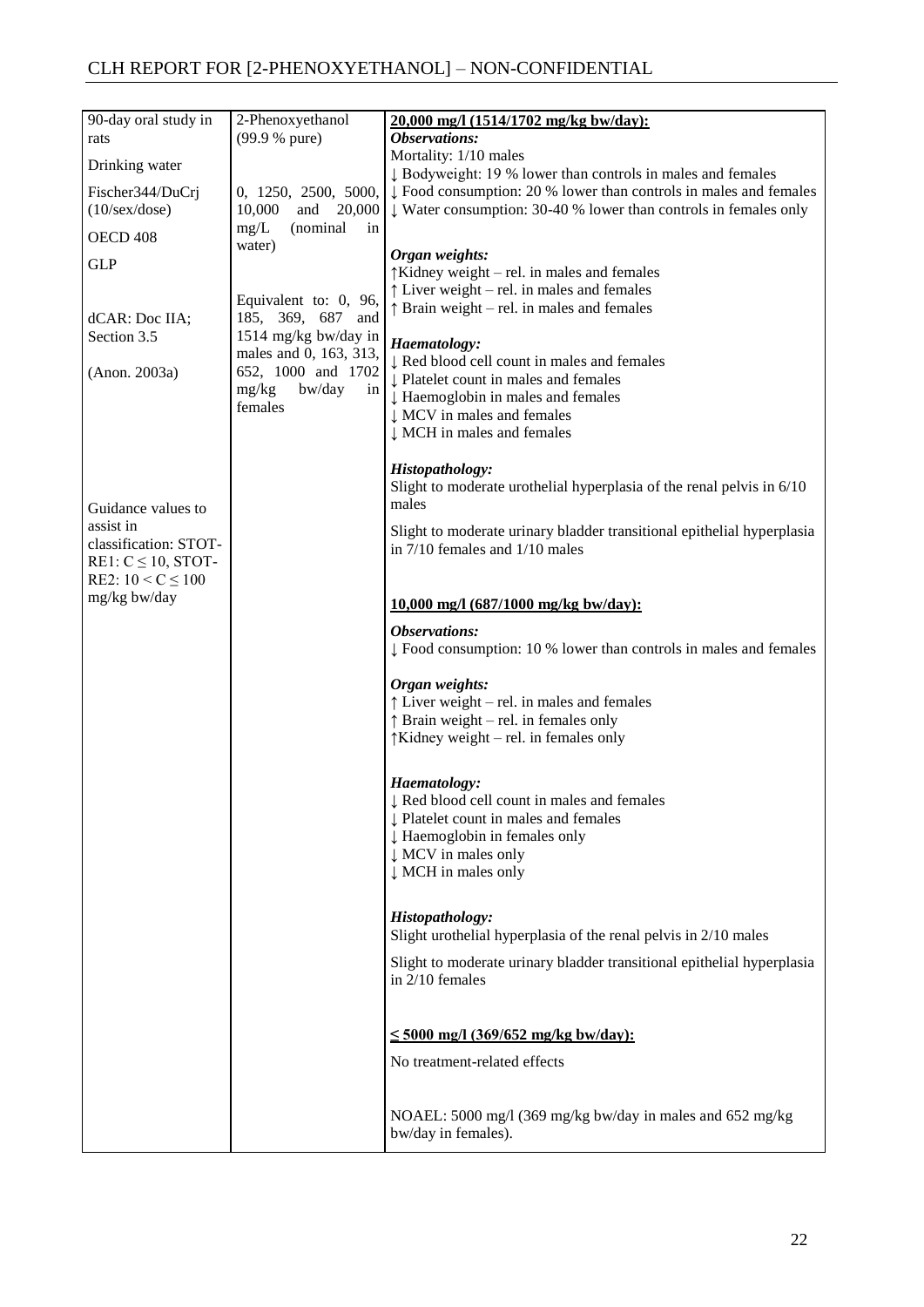| Two-year                                    | 0, 2500, 5000 and                                            | 10000 mg/l (510/795 mg/kg bw/day):                                                 |
|---------------------------------------------|--------------------------------------------------------------|------------------------------------------------------------------------------------|
| carcinogenicity study                       | $10000 \text{ mg/l}$                                         | Observations:                                                                      |
| in rats                                     | Purity 98.8 - 99.9 %                                         | $\downarrow$ Body weight in females (11 %)                                         |
| OECD <sub>451</sub>                         | (w/w)                                                        | Organ weights:                                                                     |
| <b>GLP</b>                                  | Administered orally in                                       | $\uparrow$ Kidney weight – rel. in males and females                               |
| Rat, Fischer F344,                          | drinking water.                                              | $\uparrow$ Brain weight – rel. in males and females                                |
| 50/sex/dose                                 | Actual ingested dose:<br>124, 249 and 510<br>mg/kg bw/day in | Histopathology:<br>Slight to moderate renal pelvis urothelial hyperplasia in males |
| dCAR: Doc IIA;                              | males and 191, 380                                           | Slight to moderate renal papillary mineralization and necrosis in<br>males         |
| Section 3.7                                 | and 795 mg/kg bw/day<br>in females                           |                                                                                    |
| (Anon. 2007d)                               |                                                              | $\leq 5000$ mg/l (249/380 mg/kg bw/day):                                           |
|                                             | Duration: 104 weeks                                          | No treatment-related effects.                                                      |
|                                             |                                                              |                                                                                    |
|                                             |                                                              |                                                                                    |
| Guidance values to                          |                                                              |                                                                                    |
| assist in                                   |                                                              |                                                                                    |
| classification: STOT-                       |                                                              |                                                                                    |
| RE1: $C \le 1.25$ ,<br>STOT-RE2: $1.25 < C$ |                                                              |                                                                                    |
| $\leq$ 12.5 mg/kg bw/day                    |                                                              |                                                                                    |
|                                             |                                                              | NOAEL: 5000 mg/l (249 mg/kg bw/day in males and 380 mg/kg)                         |
|                                             |                                                              | bw/day in females).                                                                |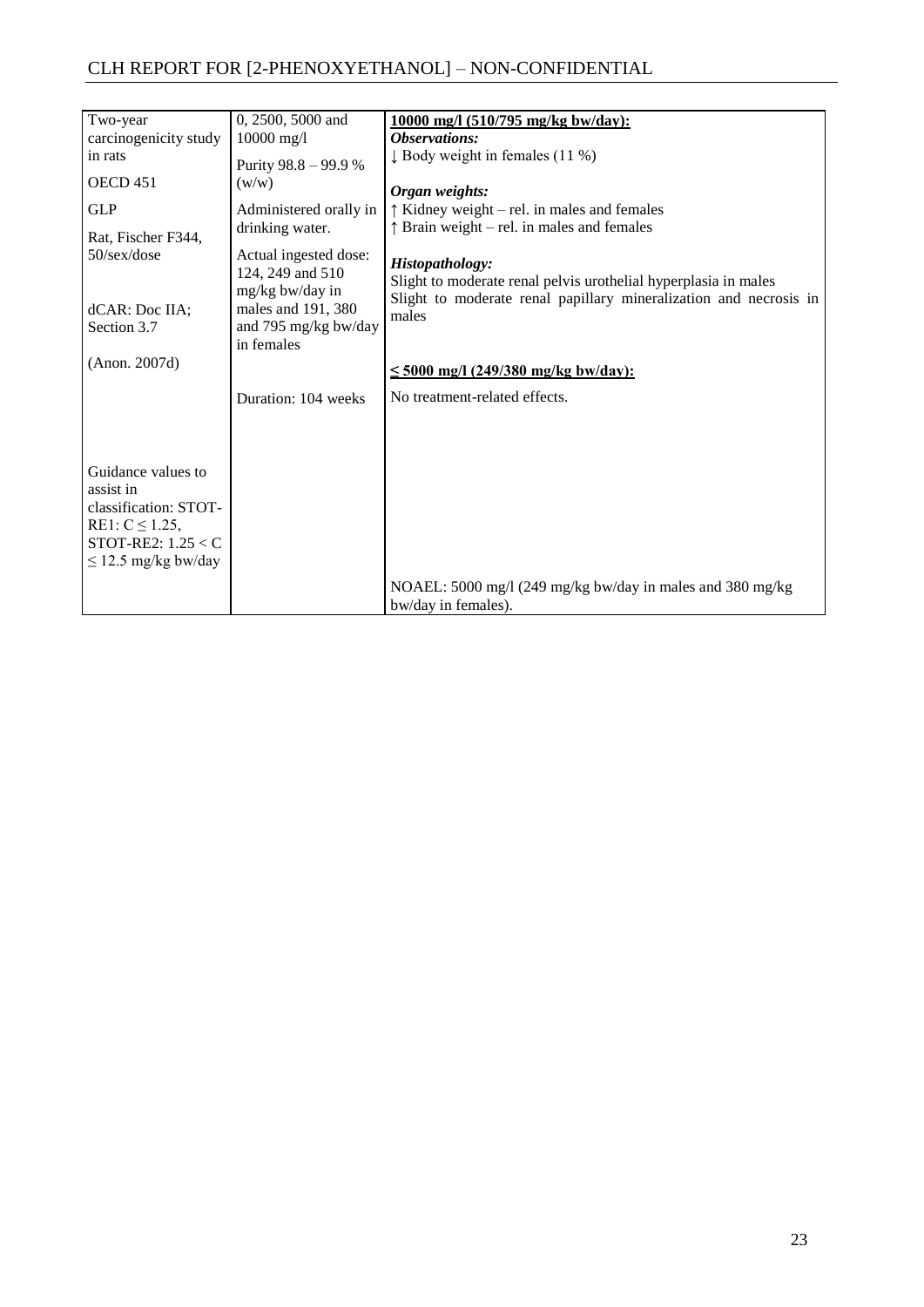| 90-day oral study in                                                                | 2-Phenoxyethanol<br>(99.9 % pure)                                                                                                                           | 20,000 mg/l (2135/2483 mg/kg bw/day):                                                                                                                                                                                                                                                                                                    |
|-------------------------------------------------------------------------------------|-------------------------------------------------------------------------------------------------------------------------------------------------------------|------------------------------------------------------------------------------------------------------------------------------------------------------------------------------------------------------------------------------------------------------------------------------------------------------------------------------------------|
| the mouse                                                                           |                                                                                                                                                             | Observations:                                                                                                                                                                                                                                                                                                                            |
| Drinking water                                                                      |                                                                                                                                                             | $\downarrow$ Body weight in males (13 % lower than controls)                                                                                                                                                                                                                                                                             |
| DBF1 mice                                                                           | 0, 1250, 2500, 5000,<br>10,000<br>and 20,000<br>mg/1<br>(nominal<br>in<br>water)                                                                            | $\downarrow$ Food consumption in males and females (10 % lower than<br>controls)                                                                                                                                                                                                                                                         |
| $(10/\text{sex}/\text{dose})$                                                       |                                                                                                                                                             | $\downarrow$ Water consumption in males and females (40 % lower than                                                                                                                                                                                                                                                                     |
| OECD 408                                                                            |                                                                                                                                                             | controls)                                                                                                                                                                                                                                                                                                                                |
| <b>GLP</b><br>dCAR: Doc IIA;<br>Section 3.5<br>(Anon. 2003b)                        | (Equivalent to: 0, 182,<br>390, 765, 1178 and<br>2135 mg/kg bw/day in<br>males and 0, 236, 478,<br>948, 1514 and 2483<br>mg/kg<br>bw/day<br>in<br>females). | Organ weights:<br>$\uparrow$ Kidney – rel. in males and females and abs. in females only<br>$\uparrow$ Liver – rel. in males<br>$\uparrow$ Brain – rel. in males<br>$\uparrow$ Heart – rel. in males<br>Haematology:<br>↓ Haemoglobin in females only<br>↓ MCH in females only<br>↑ MCV in females only<br>↑ Reticulocytes in males only |
| Guidance values to<br>assist in<br>classification: STOT-<br>RE1: $C \le 10$ , STOT- |                                                                                                                                                             | <b>Clinical Chemistry:</b><br>Phospholipids in males<br>↑ ALP in males                                                                                                                                                                                                                                                                   |
| RE2: $10 < C \le 100$                                                               |                                                                                                                                                             | 10,000 mg/l (1178/1514 mg/kg bw/day):                                                                                                                                                                                                                                                                                                    |
| mg/kg bw/day                                                                        |                                                                                                                                                             | Observations:<br>$\downarrow$ Water consumption in males and females (27 % lower than<br>controls)                                                                                                                                                                                                                                       |
|                                                                                     |                                                                                                                                                             | Organ weights:<br>$\uparrow$ Kidney – rel. in males and females and abs. in females only                                                                                                                                                                                                                                                 |
|                                                                                     |                                                                                                                                                             | <b>Clinical Chemistry:</b><br>Phospholipids in males                                                                                                                                                                                                                                                                                     |
|                                                                                     |                                                                                                                                                             | 5000 mg/l (765/948 mg/kg bw/day):                                                                                                                                                                                                                                                                                                        |
|                                                                                     |                                                                                                                                                             | <b>Observations:</b><br>$\downarrow$ Water consumption in males and females (11 % lower than<br>controls)                                                                                                                                                                                                                                |
|                                                                                     |                                                                                                                                                             | <b>Clinical Chemistry:</b><br>Phospholipids in males                                                                                                                                                                                                                                                                                     |
|                                                                                     |                                                                                                                                                             | $\leq$ 2500 mg/l ( $\leq$ 390/478 mg/kg bw/day):<br>No treatment-related findings.                                                                                                                                                                                                                                                       |
|                                                                                     |                                                                                                                                                             | NOAEL: 5000 mg/l (765 mg/kg bw/day in males and 948 mg/kg<br>bw/day in females).                                                                                                                                                                                                                                                         |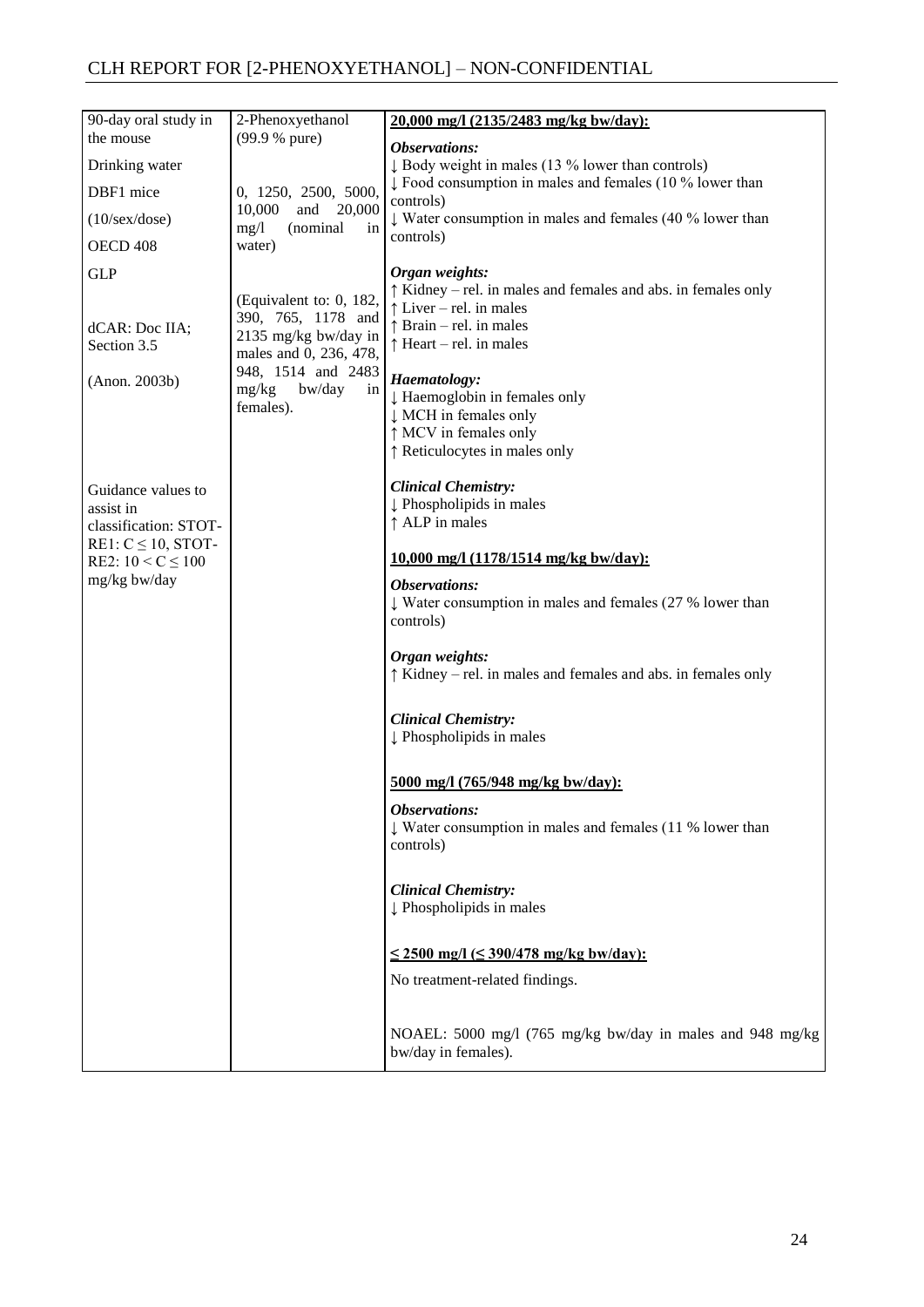| Two-year                                         | 0, 5000, 10000 and                         | 20000 mg/l (1701/2058 mg/kg bw/day):                                             |
|--------------------------------------------------|--------------------------------------------|----------------------------------------------------------------------------------|
| carcinogenicity study                            | 20000 mg/l                                 | <b>Observations:</b>                                                             |
| in mice                                          | Purity 98.8 - 99.9 %                       | $\downarrow$ Body weight in males (27 %) and in females (21 %)                   |
| OECD 451                                         | (w/w)                                      |                                                                                  |
| <b>GLP</b>                                       | Administered orally in                     | 10000 mg/l (898/1072 mg/kg bw/day):                                              |
| B6D2F1 mice                                      | drinking water.                            | <b>Observations:</b>                                                             |
| 50/sex/dose                                      | Actual ingested dose:<br>468, 898 and 1701 | $\downarrow$ Body weight in males (16 %)                                         |
|                                                  | mg/kg bw/day in                            |                                                                                  |
| dCAR: Doc IIA;                                   | males and 586, 1072                        | 5000 mg/l (468/586 mg/kg bw/day):                                                |
| Section 3.7                                      | and 2058 mg/kg<br>bw/day in females        | No treatment-related findings                                                    |
|                                                  |                                            |                                                                                  |
| (Anon. 2007e)                                    |                                            |                                                                                  |
|                                                  | Duration: 104 weeks                        |                                                                                  |
|                                                  |                                            |                                                                                  |
|                                                  |                                            |                                                                                  |
|                                                  |                                            |                                                                                  |
| Guidance values to                               |                                            |                                                                                  |
| assist in<br>classification: STOT-               |                                            |                                                                                  |
| RE1: $C \le 1.25$ ,                              |                                            |                                                                                  |
| STOT-RE2: $1.25 < C$                             |                                            |                                                                                  |
| $\leq$ 12.5 mg/kg bw/day                         |                                            |                                                                                  |
|                                                  |                                            | NOAEL: 5000 mg/l (468 mg/kg bw/day in males and 586 mg/kg<br>bw/day in females). |
|                                                  |                                            |                                                                                  |
|                                                  |                                            |                                                                                  |
|                                                  |                                            | <b>DERMAL STUDIES</b>                                                            |
| 90-day dermal study                              | 2-Phenoxyethanol                           | $\leq$ 500 mg/kg bw/day:                                                         |
| in rabbits                                       | (99.9 % pure)                              | There were no toxicologically significant findings at any dose.                  |
| New Zealand White                                | 0, 50, 100, 150 or 500                     |                                                                                  |
| $(10/\text{sex}/\text{dose})$                    | mg/kg                                      |                                                                                  |
| Similar to OECD 411                              | Occlusive                                  |                                                                                  |
|                                                  | 6 h/day, 5 days/week                       |                                                                                  |
| <b>GLP</b>                                       |                                            |                                                                                  |
|                                                  |                                            |                                                                                  |
| dCAR: Doc IIA;                                   |                                            |                                                                                  |
| Section 3.5                                      |                                            |                                                                                  |
|                                                  |                                            |                                                                                  |
| (Anon. 1986)                                     |                                            |                                                                                  |
|                                                  |                                            |                                                                                  |
|                                                  |                                            |                                                                                  |
|                                                  |                                            |                                                                                  |
| Guidance values to                               |                                            |                                                                                  |
| assist in                                        |                                            |                                                                                  |
| classification: STOT-                            |                                            |                                                                                  |
| RE1: $C \le 20$ , STOT-<br>RE2: $20 < C \le 200$ |                                            | $NOAEL:$ > 500 mg/kg                                                             |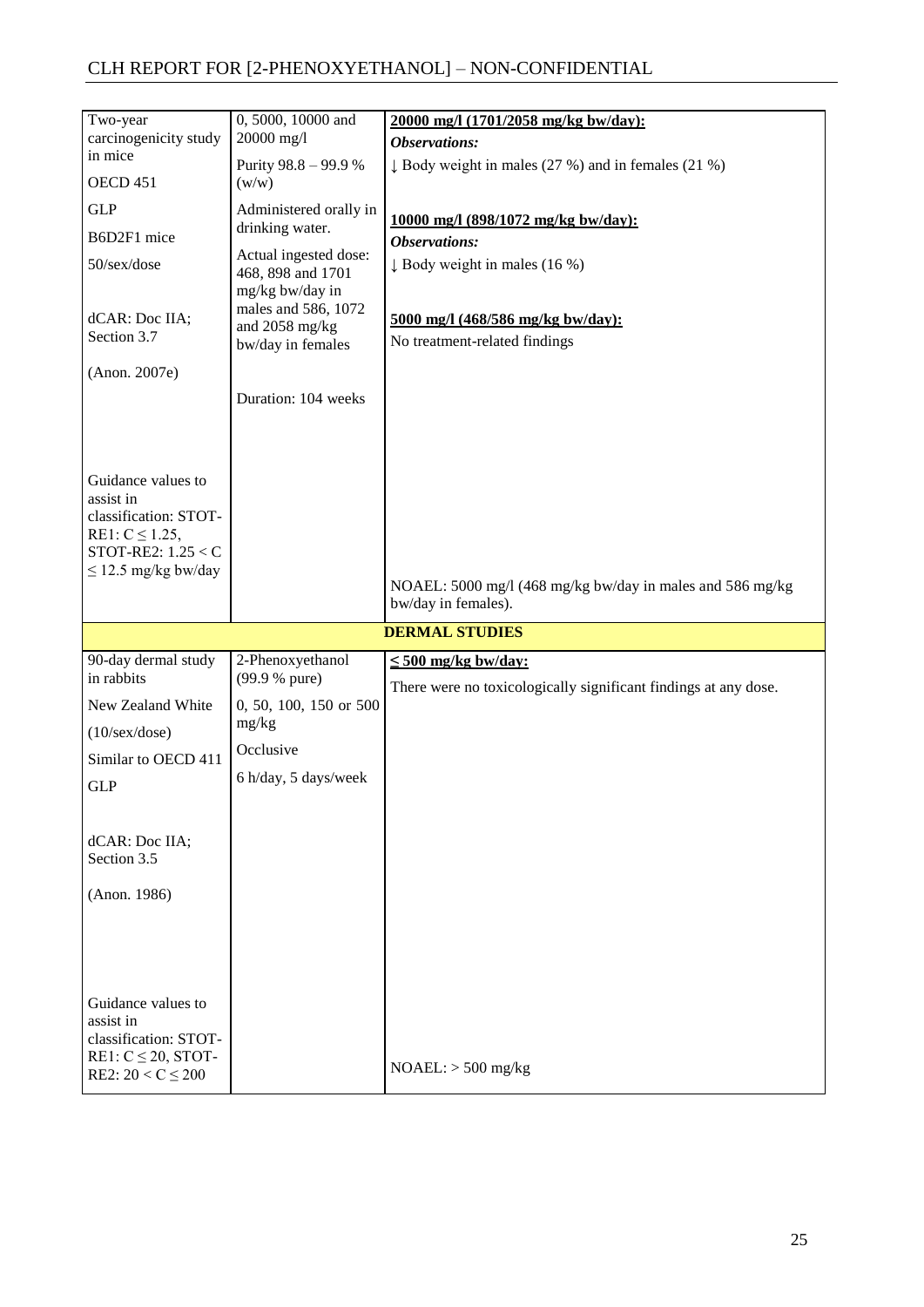#### <span id="page-28-0"></span>**10.11.1 Short summary and overall relevance of the provided information on specific target organ toxicity – repeated exposure**

2-Phenoxyethanol has been tested for its effects following repeated exposure in a number of studies using rats, mice and rabbits by the oral and dermal routes. A 14-day study in rats following inhalation exposure is available but this has been discussed in Section 10.10 (Specific target organ toxicity following a single exposure).

#### **Oral studies**

#### *Rats*

In a 2002 guideline study carried out to GLP, Wistar rats (10/sex in the main group and 5/sex in the satellite group) were administered 0, 500, 2500 or 10,000 ppm of 2-phenoxyethanol/day (equivalent to 0, 34/50, 169/234 and 697/939 mg/kg bw/day males/females) for 13 weeks (main group) or 0 or 10,000 ppm for 13 weeks, followed by a 4-week recovery period (satellite group). There were no treatment-related findings at any dose in this study.

In a non-guideline, non-GLP study carried out in 1977, CD rats (15/sex/dose) were administered 0, 80, 400 or 2000 mg/kg bw 2-phenoxyethanol by gavage. There were no treatment-related findings at doses relevant for classification (STOT-RE 2:  $10 < C \le 100$  mg/kg bw/day).

Findings above doses relevent for classification ( $\geq$  400 mg/kg bw/day) were as follows. At the top dose of 2000 mg/kg bw/day there was an increase in mortality with 4/15 females dying (time of deaths not stated). Kidney weights were increased in the top dose group only (25 % increase in relative weight in males and females compared to controls) with some corresponding histopathological changes noted from a dose of 400 mg/kg bw/day. These changes included prominent groups of distended tubules and assoicated basophilic staining tubules and chronic inflammatory cell infilitration. Liver and thyroid weights were also increased at 2000 mg/kg bw/day in males and females but there was no associated histopathology.

In a guideline, GLP-compliant study conducted in 2003, Fischer rats (10/sex/dose) were administed 2phenoxyethanol via their drinking water for 90-days. The doses given were 0, 1250, 2500, 5000, 10,000 or 20,000 mg/l (equivalent to 0, 96/163, 185/313, 369/652, 687/1000 and 1514/1702 mg/kg bw/day in males/females). There were no treatment-related findings at the one dose used that was relevant for classification (STOT-RE 2:  $10 < C \le 100$  mg/kg bw/day).

The main findings at doses  $\geq 10,000$  mg/l (687/1000 mg/kg bw/day) were limited to the kidney in males and the female urinary bladder. These were slight to moderate urothelial hyperplasia of the renal pelvis in males and slight to moderate urinary bladder transitional epithelial hyperplasia (mainly in females).

In a recently performed guideline carcinogenicity study, conducted according to GLP, 2-phenoxyethanol was administered in the drinking water of Fischer rats (50/sex/doses) at doses far higher than the guidance values for classification (STOT-RE 2:  $1.25 < C \le 12.5$  mg/kg bw/day). The doses administered were 0, 2500, 5000 and 10000 mg/l (equivalent to 0, 124/191, 249/380 and 510/795 mg/kg bw/day in males/females). Effects observed occurred at the top dose only and included a relative increase in brain and kidney weights and slight to moderate renal pelvis urothelial hyperplasia and slight to moderate renal papillary mineralization and necrosis in males only.

Overall, there were no toxicologically relevant findings in rats following oral dosing at doses relevant for classification.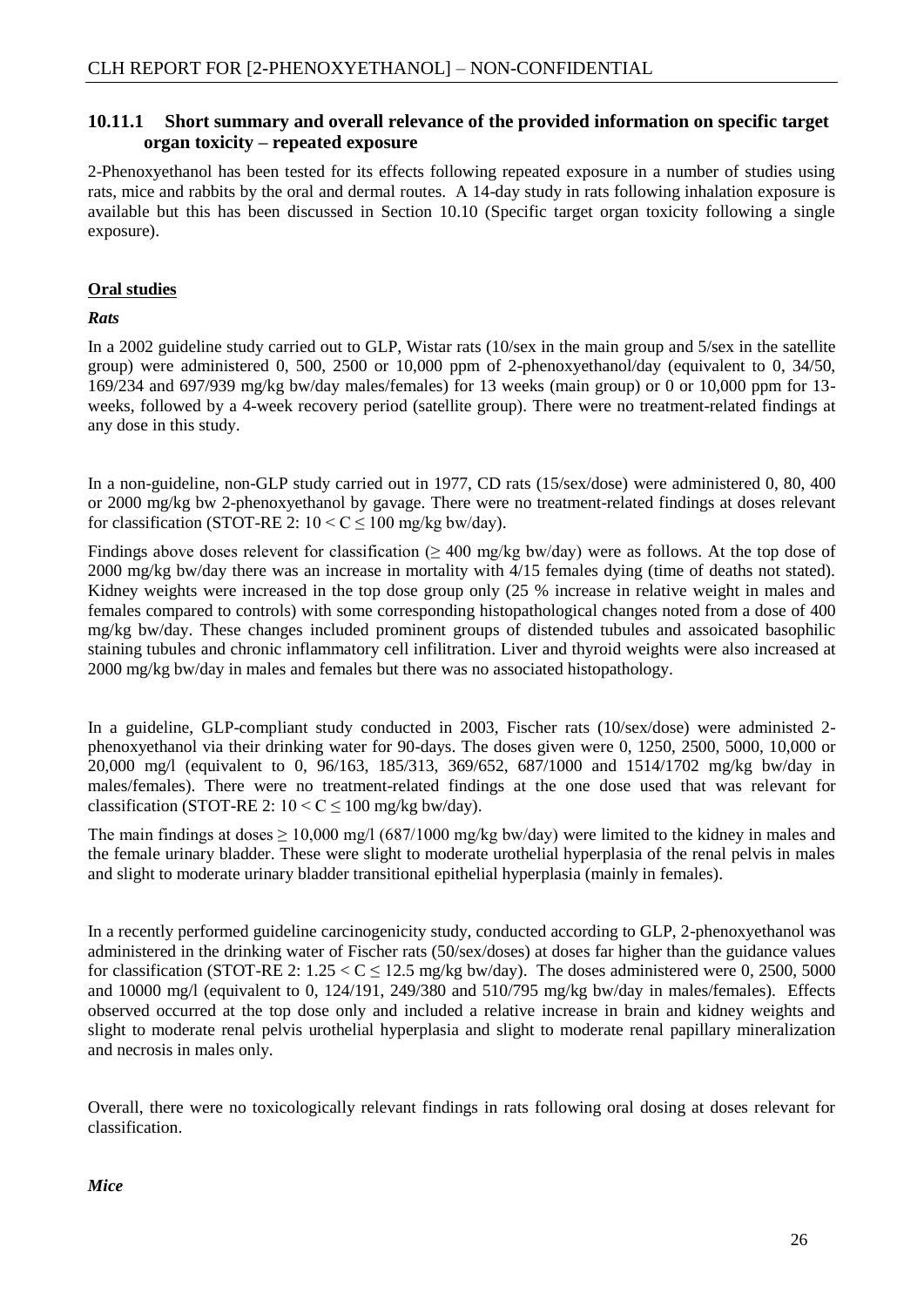In a 2003 guideline study in DBF1 mice, conducted according to GLP, animals received 2-phenoxyethanol in their drinking water for 90-days. Doses administered were 0, 1250, 2500, 5000, 10,000 or 20,000 mg/l (equivalent to 0, 182/236, 390/478, 765/948, 1178/1514 and 2135/2483 mg/kg bw/day in males/females). All doses used in this study were above the guideline values for classification (STOT-RE 2:  $10 < C \le 100$  mg/kg bw/day).

Treatment-related findings occurred from a dose of 5000 mg/l (765/948 mg/kg bw/day). These included an increase in kidney weight in males and females and an increase in liver, brain and heart weight in males only. There were no histopathological correlates to these findings.

In a recently performed, guideline study in B6D2F1 mice (50/sex/dose), animals were administered 2 phenoxethanol in their drinking water at doses of 0, 5000, 10,000 and 20,000 mg/l (equivalent to 0, 468/586, 898/1072 and 1701/2058 mg/kg bw/day in males/females) for 104 weeks. All doses used exceeded the guideline vales for classification (STOT-RE 2:  $1.25 < C \le 12.5$  mg/kg bw/day). Findings were limited to reductions in body weight from a dose of 10,000 mg/l (898/1072 mg/kg bw in males/females).

All studies in mice employed doses that exceeded the classification guidance values for specific target organ toxicity by the oral route. There was no evidence of any effects that might indicate a specific organ effect following dosing with 2-phenoxyethanol.

#### **Dermal study**

A 90-day dermal study in New Zealand White rabbits was carried out to a method similar to OECD guidelines and to GLP. Animals (10/sex/dose) received 2-phenoxethanol to the skin under occlusive conditions at a dose of 0, 50, 100, 150 or 500 mg/kg.for 6 h/day, 5 days/week. The results of this study revealed no toxicological relevant findings at any dose tested.

#### <span id="page-29-0"></span>**10.11.2 Comparison with the CLP criteria**

2-Phenoxethanol has been tested following repeated dosing via oral and dermal routes (Section 10.11) and also in a 14 day inhalation study in rats (see Section 10.10).

In studies carried out by the oral route in rats and mice, there was no evidence of any toxicologically significant effects caused by 2-phenoxyethanol at doses relevant for classification. In a repeated dose study in rabbits via the dermal route, there were no toxicologically significant effects at any dose tested. In a 14 day inhalation study carried out in rats, effects to the respiratory tract were noted. These effects are considered to be indicative of short-term adaptive changes due to the irritant potential of 2-phenoxyethanol. Therefore, they have been considered under STOT-SE and are not deemed to be a repeated dosing effect. 2- Phenoxyethanol does not cause any specific target organ toxicity following repeated dosing and does not meet the criteria for classification for this endpoint.

## <span id="page-29-1"></span>**10.11.3 Conclusion on classification and labelling for STOT RE**

#### **No classification**

**Data conclusive and but not sufficient for classification.**

#### <span id="page-29-2"></span>**10.12 Aspiration hazard**

Not assessed in this dossier.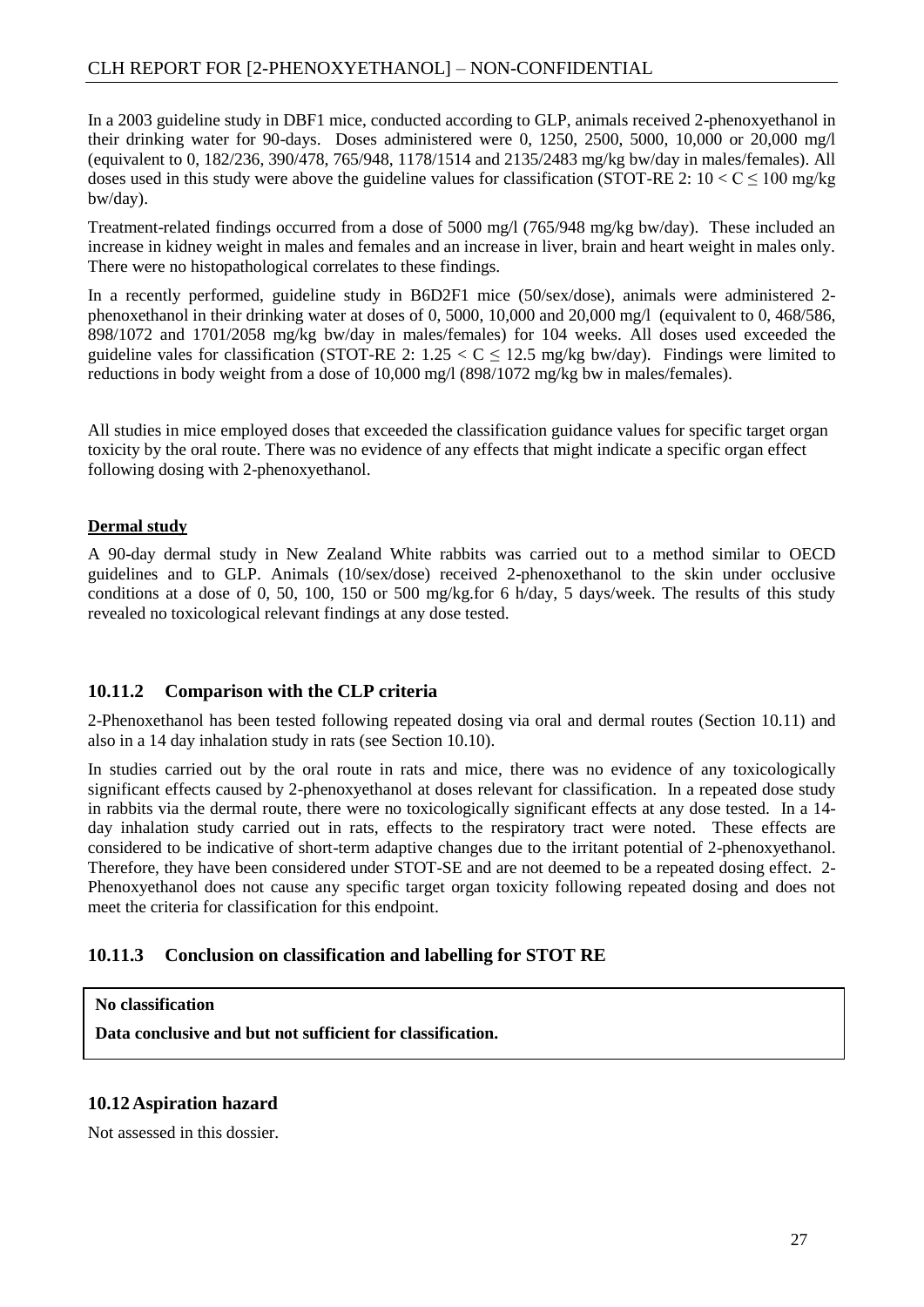# <span id="page-30-0"></span>**11 EVALUATION OF ENVIRONMENTAL HAZARDS**

Not assessed in this dossier.

# <span id="page-30-1"></span>**12 REFERENCES**

| <b>Author</b>                                                       | <b>Date</b> | <b>Study title</b>                                                                                                                                                                                                                                             |
|---------------------------------------------------------------------|-------------|----------------------------------------------------------------------------------------------------------------------------------------------------------------------------------------------------------------------------------------------------------------|
| Murray S                                                            | 2007        | Phenoxyethanol Appearance and Odour. BASF Biocides,<br><b>Expert Judgement</b><br>Non GLP, Unpublished                                                                                                                                                         |
| <b>Russel MW</b>                                                    | 2002        | Determination of the melting point of Phenoxyethanol. The<br>Dow Chemical Company<br>GLP, Unpublished                                                                                                                                                          |
| Erstling K                                                          | 2001a       | Determination of the Melting Point, Boiling Point, Thermal<br>Stability, Relative Density of Phenoxyethanol. Bayer AG,<br>Leverkusen, Germany<br>GLP, Unpublished                                                                                              |
| Griffin KA                                                          | 2002        | Determination of the vapour pressure, boiling point, water<br>solubility and octanol/water partition coefficient of<br>Phenoxyethanol low phenol grade. The Dow Chemical<br>Company<br>GLP, Unpublished                                                        |
| Olf G                                                               | 2002        | New Edition. Determination of the vapour pressure for<br>Phenoxyethanol. Bayer AG, Leverkusen, Germany<br>GLP, Unpublished                                                                                                                                     |
| <b>Brekelmans MJC</b>                                               | 2007        | Determination of physico-chemical properties of<br>Phenoxyethanol. 's-Hertogenbosch, The Netherlands<br>GLP, Unpublished                                                                                                                                       |
| Erstling K                                                          | 2001b       | Determination of the Water Solubility (Flask method) of<br>Phenoxyethanol, and Amendment (2002). Bayer AG,<br>Leverkusen, Germany,<br>GLP, Unpublished                                                                                                         |
| Erstling K                                                          | 2002        | Determination of the Partition Coefficient<br>(n-octanol/water) Shake Flask Method Phenoxyethanol, and<br>Amendment (2002).<br>Bayer AG, Leverkusen, Germany, LEV, BB05047<br>GLP, Unpublished                                                                 |
| Löffler U                                                           | 1999        | Test: Vapour pressure, Flashpoint, Explosion points,<br>Autoignition temperature. BASF AG, Ludwigshafen/Rhein,<br>Germany,<br>Non GLP, Unpublished                                                                                                             |
| Löffler U                                                           | 2000        | Expert judgement - Absence of explosive and oxidizing<br>properties of 2-phenoxyethanol. BASF AG,<br>Ludwigshafen/Rhein, Germany,<br>Non GLP, Unpublished                                                                                                      |
| <b>REACH Registration</b><br>dossier                                | 1983        | Acute oral tox study, REACH                                                                                                                                                                                                                                    |
| <b>REACH</b> Registration<br>dossier                                | 1983        | Eye irritation study, REACH                                                                                                                                                                                                                                    |
| Kaufmann W, Bader<br>R, Ernst H, Harada T,<br>Hardisty J, Kittel B, | 2009        | 1st international ESTP expert workshop: "Larynx squamous<br>metaplasia." A re consideration of morphology and diagnostic<br>approaches in rodent studies and its relevance for human risk<br>assessment.<br>Exp Toxicol Pathol. 2009;61:591-603.<br>Published. |